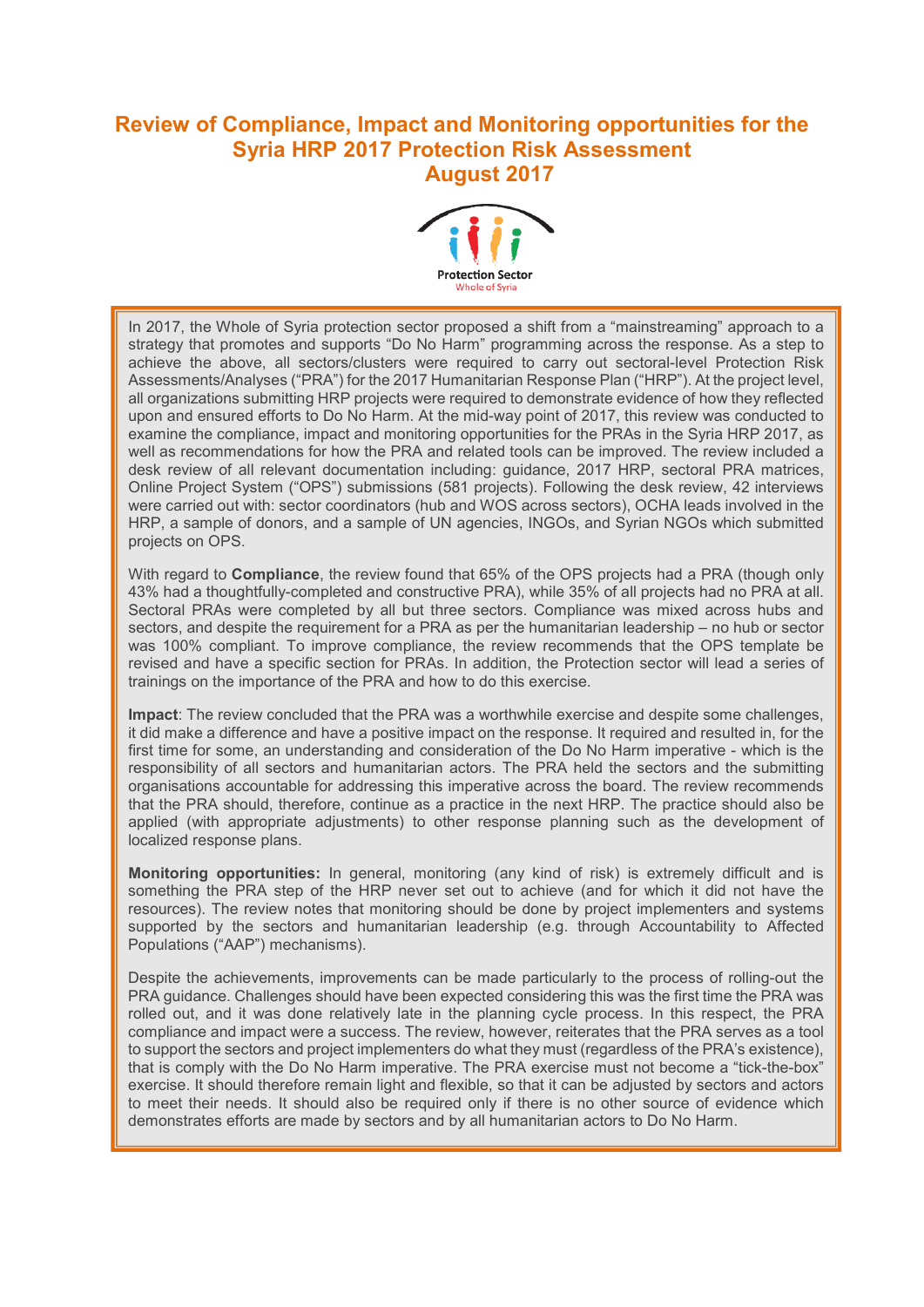

# **TABLE OF CONTENTS**

| 1.             |                                                                                       |                                                                                  |  |  |  |
|----------------|---------------------------------------------------------------------------------------|----------------------------------------------------------------------------------|--|--|--|
| 1.1            |                                                                                       |                                                                                  |  |  |  |
|                | 1.1.1                                                                                 |                                                                                  |  |  |  |
|                | 1.1.2                                                                                 |                                                                                  |  |  |  |
| 1.2            |                                                                                       |                                                                                  |  |  |  |
|                | 1.2.1                                                                                 |                                                                                  |  |  |  |
|                | 1.2.2                                                                                 |                                                                                  |  |  |  |
|                | 1.2.3                                                                                 |                                                                                  |  |  |  |
|                | 1.2.4                                                                                 |                                                                                  |  |  |  |
| 2.             |                                                                                       |                                                                                  |  |  |  |
| 2.1            |                                                                                       |                                                                                  |  |  |  |
| 2.2            |                                                                                       |                                                                                  |  |  |  |
| 3 <sub>1</sub> |                                                                                       |                                                                                  |  |  |  |
| 3.1            |                                                                                       | Interviewees' recommendations for improvements in relation to monitoring 10      |  |  |  |
| 3.2            |                                                                                       |                                                                                  |  |  |  |
| 4.             |                                                                                       |                                                                                  |  |  |  |
| 5.             |                                                                                       |                                                                                  |  |  |  |
| 6.             |                                                                                       |                                                                                  |  |  |  |
| 6.1            |                                                                                       |                                                                                  |  |  |  |
| 6.2            |                                                                                       |                                                                                  |  |  |  |
| 6.3            |                                                                                       |                                                                                  |  |  |  |
|                | ANNEX 1: List of the Sector leads, Agencies and Donors interviewed for this review 14 |                                                                                  |  |  |  |
|                |                                                                                       |                                                                                  |  |  |  |
|                |                                                                                       | ANNEX 3: Guidance Issued on Protection Risk Assessment/Analysis for HRP 2017  17 |  |  |  |

# **TABLE OF FIGURES**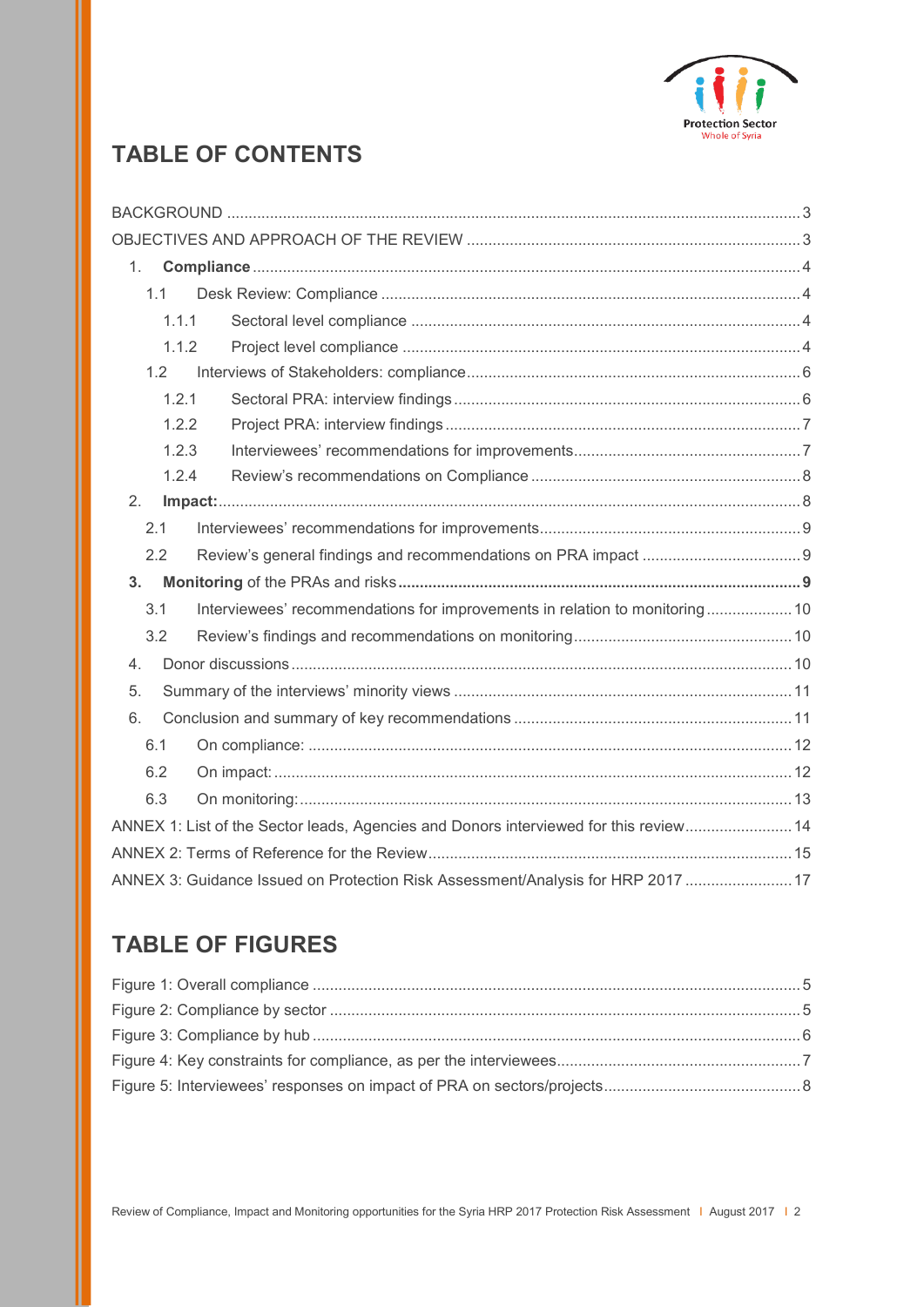

# <span id="page-2-0"></span>**BACKGROUND**

The humanitarian response inside Syria is one of the largest and most complex in the world. The conflict and access situation, combined with diverse programming modalities – often through remote management and cross-border delivery – result in numerous challenges and risks in carrying out activities. While protection mainstreaming efforts by individual humanitarian partners and organizations and through sectors<sup>[1](#page-2-3)</sup> have been made, there remain gaps and concerns: "Communities are highly reliant on assistance, with a dependency on aid reported in 90 per cent of surveyed sub-districts (…). There are physical safety and security issues at distributions due to targeted attacks, the risk of sexual exploitation, and the potential for inter-communal violence and tensions between IDPs and host communities. The perception that assistance is discriminatory often contributes to these protection issues."[2](#page-2-4)

In 2017, the Whole of Syria ("WOS") protection sector proposed a shift from a "mainstreaming" approach to a strategy that promotes and supports "Do No Harm" programming across the response, and increases opportunities for a multi-sectoral approach to addressing protection threats and risks experienced by affected communities.

As a step to achieve the above, all sectors were required to carry out *sectoral-level* Protection Risk Assessments/Analyses ("PRA") for the 2017 Humanitarian Response Plan ("HRP").[3](#page-2-5) At the *project level*, all organizations submitting HRP projects were required to demonstrate evidence of how they reflected upon and ensured efforts to Do No Harm. Each HRP project was required to include a brief paragraph in its narrative highlighting any key protection risks and mitigating measures needed/planned in implementing their specific project.

As requested by the Whole of Syria humanitarian leadership, the PRA was *mandatory* for all actors involved in the HRP/humanitarian response, but also aimed to be *light* in terms of process. At a minimum, it aimed to require all sectors to identify and consider the potential protection risks of their strategy/activities ("what could do harm?") and how they could mitigate those risks. It also aimed to ensure that all humanitarian actors delivering assistance contributed to their relevant sectoral view(s), and also dedicated time to think through the risks and what could be done to mitigate them for their own individual programmes. While many agencies/actors were already doing this, prior to the PRA there was no requirement, *per se*, and no overarching view or guidance. While acknowledging its limitations (i.e. that the PRA alone would not address the risks), the PRA was a step to resolve this, by outlining a process leading agencies to more systematically ensure a Do No Harm approach.

# <span id="page-2-1"></span>**OBJECTIVES AND APPROACH OF THE REVIEW**

This review examined the compliance, impact and monitoring opportunities for the PRAs in the Syria HRP 2017, and provides recommendations for how the PRA and related tools (e.g. matrix, inclusion in projects through OPS, trainings, guidance, etc.) can be improved. The review was carried out by George Fahmy, a Protection Training Officer and member of the Protection Sector and was done under the oversight of the WOS Protection Sector Coordinators.

The review included a desk review of all relevant documentation (including guidance, HRP 2017, sectoral PRA matrices, OPS project submissions). Following the desk review, 42 interviews were carried out with different sector coordinators (hub and WOS), OCHA leads involved in the HRP, a sample of donors, and a sample of UN agencies, INGOs, and Syrian NGOs which submitted projects on OPS.[4](#page-2-6)

<span id="page-2-2"></span>-

<span id="page-2-3"></span><sup>1</sup> For the purposes of this review, the term "sector" is synonymous with "cluster" (as per the Turkey cross-border hub structure) and "working group" (as per the Jordan cross-border hub structure). 2 Syria Humanitarian Needs Overview 2017, P. 32.

<span id="page-2-5"></span><span id="page-2-4"></span><sup>&</sup>lt;sup>3</sup> See PRA Guidance in Annex # 3.

<span id="page-2-6"></span><sup>4</sup> List of sector leads, agencies and donors interviewed are available in Annex # 1.

Review of Compliance, Impact and Monitoring opportunities for the Syria HRP 2017 Protection Risk Assessment | August 2017 | 3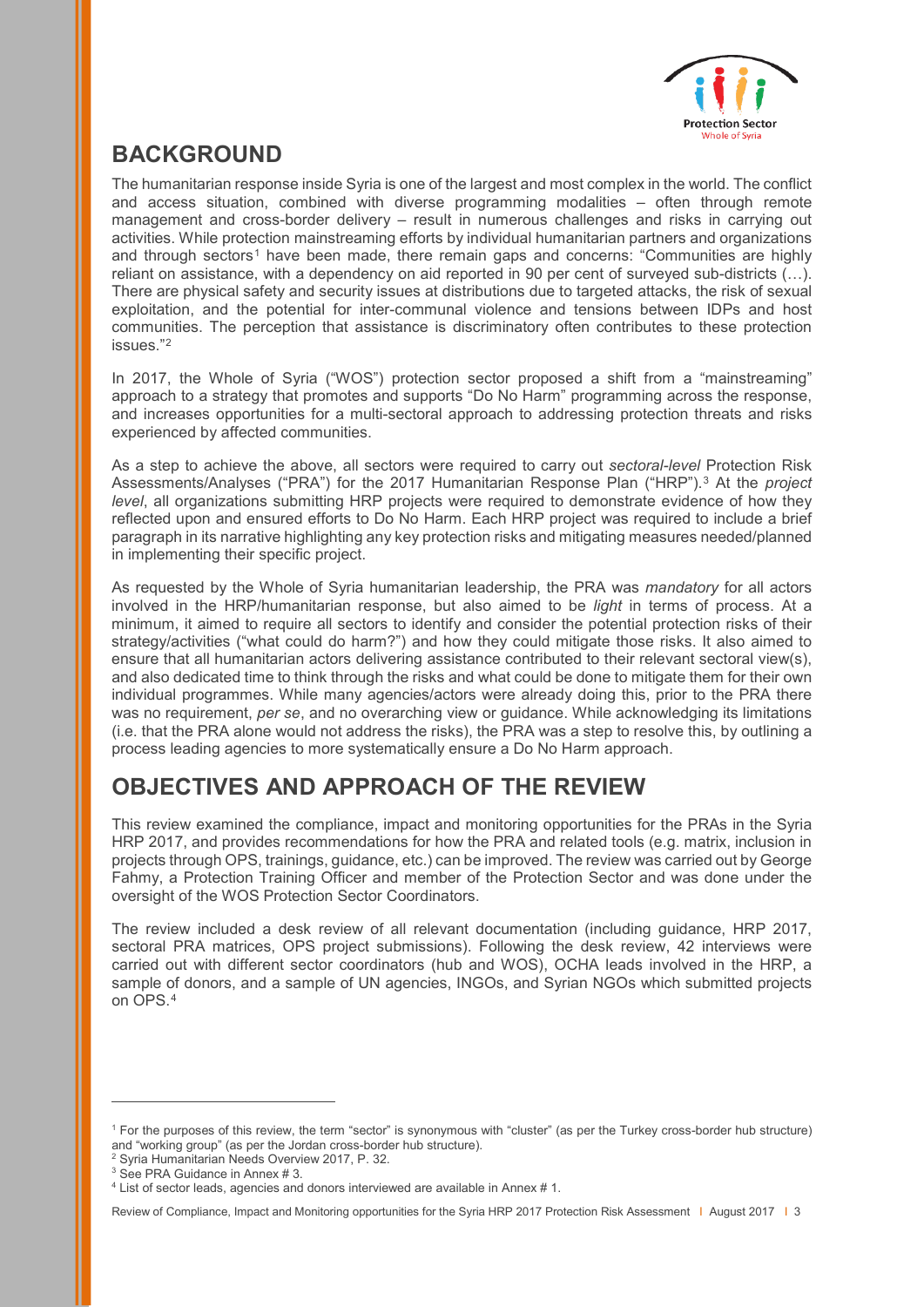

# **1. Compliance**

The below provides findings with regard to compliance, based on a Desk Review (section 1.1) and on Interviews with stakeholders (section 1.2)

# <span id="page-3-0"></span>**1.1 Desk Review: Compliance**

# *1.1.1 Sectoral level compliance*

<span id="page-3-1"></span>All sectors were required to complete a sectoral PRA. This included completion of the PRA matrix/tool as provided in the guidance (see Annex # 2), as well as completing a section in the HRP itself which can be found in every HRP sector chapter under the heading "Protection risk analysis and mitigating measures." The PRA matrix was supposed to be completed under the lead of sector coordinators and in collaboration with sector members, and prior to project development in OPS; the aim being: 1) individual project PRAs should cascade from the sectoral PRA, and 2) this would serve as a tool for the project submitters and facilitate the PRA process for them.

After reviewing the PRA matrices and the HRP narrative sections submitted by the sectors, the following observations can be made:

With regard to compliance in completing PRA Matrices:

- All sectors were compliant with PRA sectoral matrices except three: Coordination, Emergency Telecommunications, and Logistics
- All the matrices were generally comprehensive and clear with regard to the identified risks related to each sector activities and the corresponding proposed mitigating measures. However, the amount of the details varied from one matrix to another, which is reflected in the length of these documents. For example, while the CCCM and WASH sectors submitted onepage sectoral PRA matrices, the Protection sector submitted a 29-page document.
- It is also worth to mention that two of the lengthy sector matrices (Protection and Shelter/NFI) reflected separately the PRA of each hub of the three. This allowed for contextual specificity (but was lengthy). This was not the case in the rest of other matrices which merged the PRA of the three hubs all together, in some cases resulting in generic and less user-friendly/applicable risks.

With regard to compliance for the **HRP's PRA text in sector chapters:** 

- All sectors included PRA narrative sections in their respective chapters except two: Emergency Telecommunications and Logistics.
- Due to length limitations, none of the PRA narratives of any sector could reflect all the risks/mitigating measures mentioned in the sector matrices. The quality of the narratives, however, did vary from one sector to another. While some HRP chapters attempted to be more complete in terms of providing the reader with identified potential risks and mitigating measures, others seemed more minimalistic and listed even only one potential risk (WASH).
- Another example of the disparity of the quality of these narratives can be found in the Coordination and Education chapters which included sections on protection risks and mitigating measures, but without identifying any of these risks or mitigating measures. The section simply reiterated the importance of analyzing the risks in line with the Do No Harm principle.
- The listing of risks and mitigating measures in the chapter was important to publicly and explicitly state; in a widely-read document such as the HRP this is an opportunity to lay out the potential risks and sectors' commitment to mitigate them.

# *1.1.2 Project level compliance*

<span id="page-3-2"></span>All agencies submitting projects to the HRP were required to include "a brief paragraph in [the project's] narrative (in the "Activities" box in OPS) highlighting any key protection risks and mitigating measures needed/planned in implementing their specific project." Compliance was measured both in assessing whether or not this task was done, and whether it was done in a manner which demonstrated it was thought-through. In order to check the compliance rate of including PRAs in the OPS project submissions, and whether or not the PRAs were constructive, all OPS project submissions (581 projects) were reviewed and analyzed.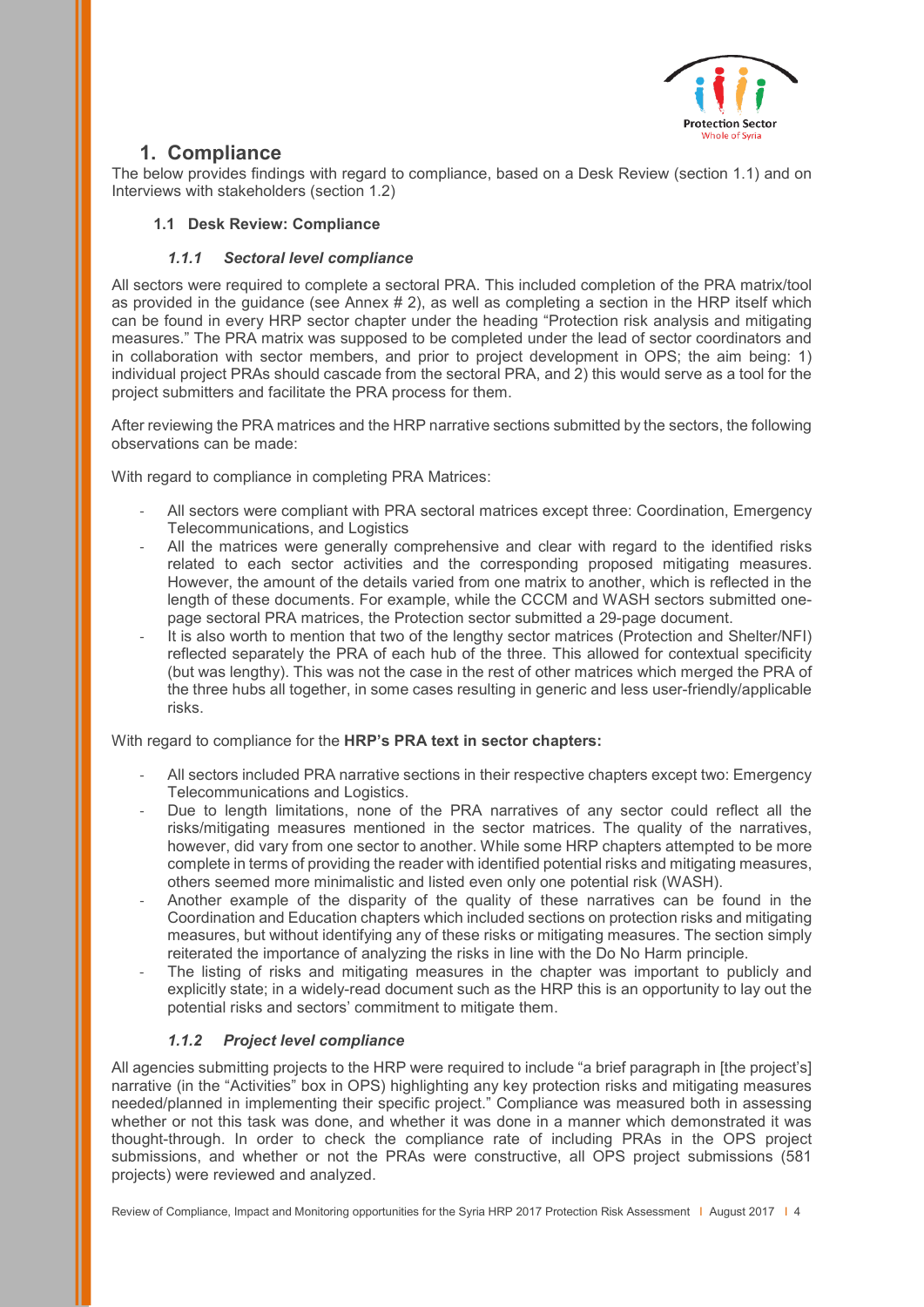

As a result of this review, three categories of projects were found:

I. Projects including constructive PRA section: 233 projects (43%)

These projects were thoughtfully completed including clear and constructive PRA sections. They clearly reflect the rationale of a PRA and include logical/doable mitigating measures.

II. Projects including non-constructive PRA section: 118 Projects (22%)

These projects mentioned PRA or Do No Harm, however, this was done to simply "tick the box" of including this requirement and/or with no clear understanding of the logic of including a PRA. For example by mixing protection mainstreaming with PRA or the principle of accountability of affected population, mixing operational risks with protection risks, or by copying and pasting PRA paragraphs of other submissions from the same agency.

III. Projects with no mention of PRA or Do No Harm whatsoever: 189 Projects (35%)

**Overall compliance - No.of projects (percentage of projects)**



*Figure 1: Overall compliance*



#### **Compliance by sector - No.of projects (percentage of projects)**

<span id="page-4-0"></span>*Figure 2: Compliance by sector*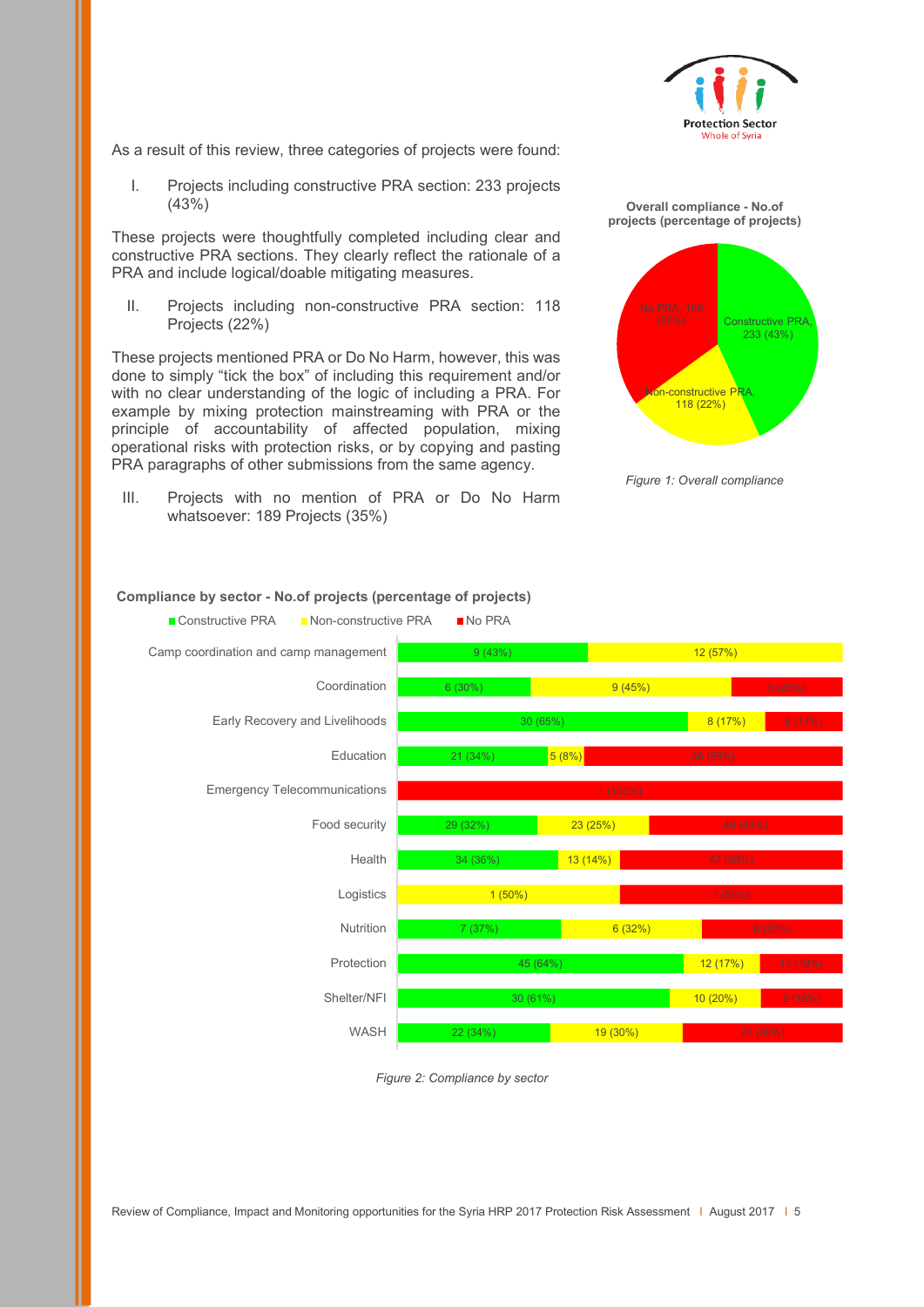

#### **Compliance by "hub" - No.of projects (percentage of projects)**



#### *Figure 3: Compliance by hub*

<span id="page-5-2"></span>In general, compliance was mixed across sectors, as illustrated in the figures above. The Syria hub clearly had the highest compliance rate overall, with a few, specific sectors making up the bulk of the non-compliance. The detailed findings will be communicated to each sector and hub in order to support targeted follow-up and improvements for the HRP 2018. In sum, some hubs/sectors were more compliant than others, but despite the requirement as per the humanitarian leadership – none was 100% compliant.

#### **1.2 Interviews of Stakeholders: compliance**

<span id="page-5-0"></span>Following the desk review of projects and sectoral PRAs, the findings were discussed in 42 interviews with a cross-section of stakeholders. Coordinators and a sample of project submitters were asked the following:

- Was the sectoral analysis done at Whole of Syria or hub level, and what were respective pros/cons?
- How was the project review completed for the PRA? Did coordinators check for compliance and send projects back for review/revision if no (or a poor quality) PRA was included?
- What were the key constraints in doing the PRA? What were the causes and what recommendations are there to improve it (e.g. guidance, training, senior-level messaging, translations, tools such as OPS, etc.)?

The following are summaries of the views and recommendations expressed during the interviews on the compliance:

#### *1.2.1 Sectoral PRA: interview findings*

- <span id="page-5-1"></span>The majority of the sector leads expressed their satisfaction with the matrices they submitted. The majority also stated that the matrices were done collectively with their partner organizations and before the project drafting stage.
- However, since it is the first time to do this exercise, some sector coordinators did not have enough time to present the PRA rationale to all partners. It was hard sometimes to do proper consultations or collect inputs from all agencies on the hub level. In some cases, the coordinators did the entire PRA, especially on the WOS level. Some organizations were boycotting WOS (this particularly is reported to have affected the Health sector in Turkey hub) and they did not share with partners their inputs to the matrix. Some stated it was unclear if the matrices should include all potential risks or just the major ones.
- For the coordination and logistics sectors, there are no standard activities and therefore it was hard to come up with measurable protection risks and corresponding mitigating measures.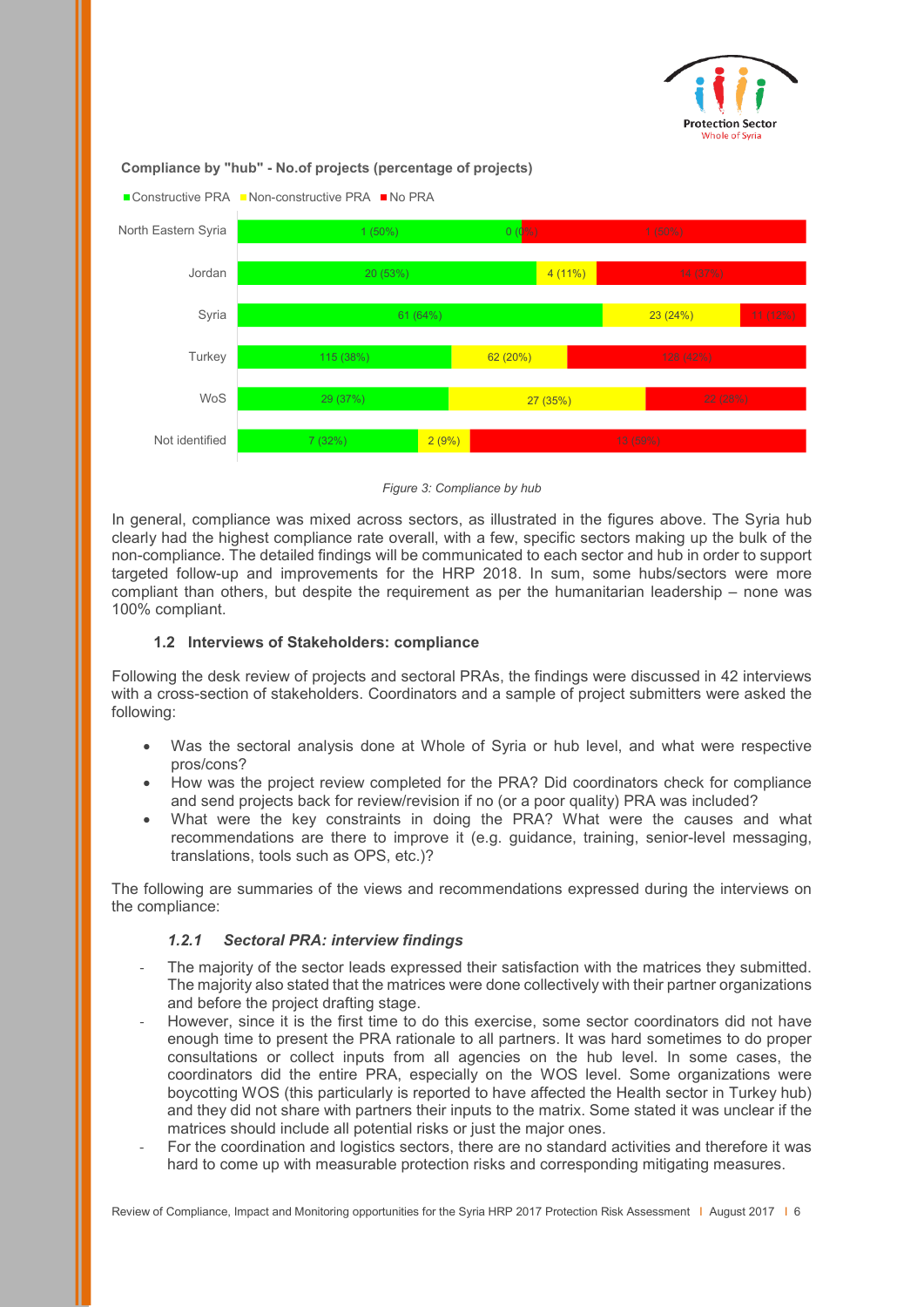

# <span id="page-6-0"></span>*1.2.2 Project PRA: interview findings*

Despite the humanitarian leadership's instruction that inclusion of PRA in projects was mandatory, there was a relatively weak compliance rate with only 65% of sector-approved projects completing PRAs (including constructive and nonconstructive PRAs) and 35% of projects having no mention whatsoever of PRAs. The interviews revealed that the main reasons for non-compliance were:



*Figure 4: Key constraints for compliance, as per the interviewees*

- Concept was not clear and "confusing" (many equated their confusion with the PRA to similar confusion with long-standing elements in the HRP such as gender marker, environment, and Accountability to Affected Populations).
- Many project proposals mixed PRA with operational risks.
- Lack of knowledge/proper training sessions on the rationale and how to do PRA.
- No dedicated section in the OPS for PRA led to the PRA being written in different parts of the OPS project template: sometimes in the objectives, or in the activities and outputs, or even in the indicators and targets sections.
- Many sector leads did not have time to provide constructive feedback about PRA during the projects reviews. Some coordinators stated their focus was mainly on the technical parts of the projects, and they therefore might have approved a large number of projects without any mention of PRA. On the other hand, many other coordinators made clear that any project without a PRA was not be approved. However, due to time constraints and interest of ensuring a project was approved in time for the HRP timeline, approval in many cases was based on simply ensuring the mention of a PRA and not on the quality of the text.
- Some sector leads were not enthusiastic about the PRA requirement since they were not convinced of the effectiveness of the process.
- Some project submitters found some of the content of the PRA matrices generic. Sectoral matrices done at WOS level and even some done at hub level, but which were overly generalized, did not capture the particularities of risks in different locations/contexts in Syria. Some of the mentioned risks were operational/implementation risks rather protection risks/harming the beneficiaries/humanitarians.

## *1.2.3 Interviewees' recommendations for improvements*

<span id="page-6-1"></span>Recommendations for improvements from the interviewees' include the following:

- Provide interactive trainings to sector member agencies on how to do PRA. Trainings should not be conducted during the busy time of the HRP preparations/deadlines. Trainings should be conducted by protection specialists in both English & Arabic and should be close to the reality of the humanitarian workers in Syria, not based on generic concepts. Trainings should include good and weak samples of PRA analysis as a guidance document. Training workshops should be short (half or one day) and explain in detail the differences between Do No Harm, protection mainstreaming and a PRA. An online training module on PRA can be considered including real scenarios from the context.
- PRA cannot be cost neutral. Cost and resources are essential to do PRA properly. Protection coordinators should advise /offer technical support to all sectors and agencies in the drafting of the PRA and provide constructive feedback.
- It should be clear to the organizations that whatever is mentioned as protection risks in their project proposals shall not affect the acceptance or the rejection of their projects. In this regard, it has been suggested to change the last column of the matrix "Acceptable Level of Risks" to "Negative Impacts if Mitigating Measures Are Not in Place."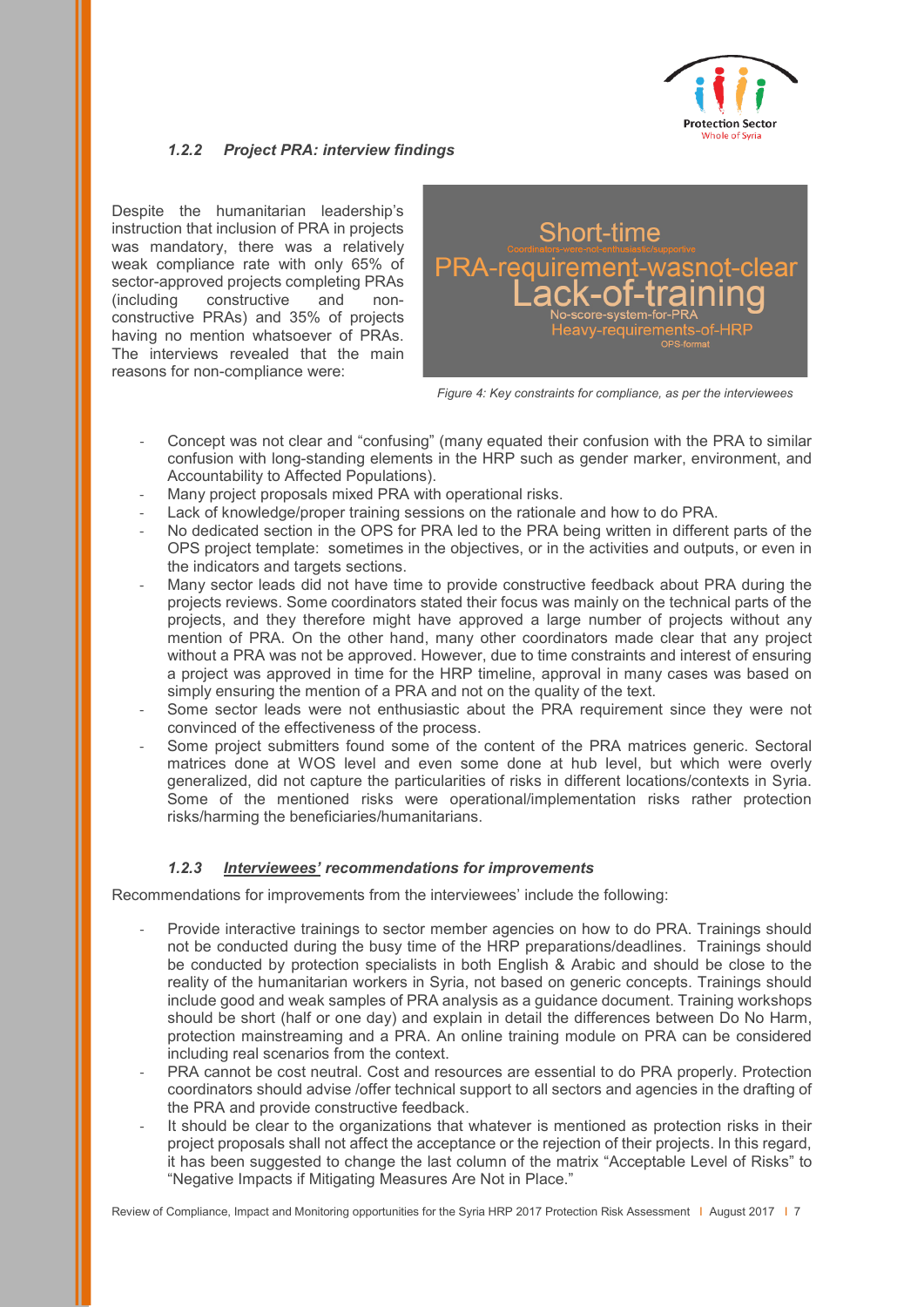

- Some criteria should be established to assess the protection part of every project, maybe a marking system like the gender marker, and to be done by a protection specialist.
- One narrative box in the OPS to be dedicated for PRA. Segregation between risks and mitigating measures in the OPS dropdown menu help to avoid generic paragraphs.

#### <span id="page-7-0"></span>*1.2.4 Review's recommendations on Compliance*

The PRA compliance was mixed, with some sectors stronger than others, and some hubs stronger than others. This applies to both sectoral-level and project-level compliance.

The following are the recommendations of the review vis-à-vis compliance:

- 1. The OPS template is to be revised to have particular sections for PRAs. One for protection risks and another for the proposed mitigating measures.
- 2. Trainings on the importance of the PRA and how to do it should be offered as part of the HRP guidance. The trainings should be short (half-day) and be delivered at the three hubs of the Syria response. Attendance shall be open to all partners of the different sectors. It would be better to conduct these workshops in September ahead of the busy deadlines of the HRP process.
- 3. The new PRA Guidance document shall include good and weak samples of PRAs. It should be distributed in both English and Arabic. The Guidance shall include an Annex with the timeline of the PRA workshops in the different hubs.
- 4. As was the case for the 2017 HRP/PRA, the Protection sector should offer its support to other sectors, but it is the responsibility for each sector to ensure the PRA compliance and to proactively reach-out to the Protection sector for support at hub and/or WOS levels.
- 5. Sectoral level PRAs should avoid generic/generalized analyses. The PRAs should be done at hub level and with a sufficient level of contextual specificity so they can be easily applied and understood by operational actors in each hub.

## **2. Impact:**

<span id="page-7-1"></span>The below provides findings with regard to the impact of the PRA, based on Interviews with stakeholders.

Coordinators and agencies were asked if the PRA had any impact/changed the way sectoral plans and projects were thought-through, developed, submitted, and implemented. The interviews also discussed if the inclusion of the PRA led to a change, and if there was no PRA, would the sectors and/or the humanitarian actors submitting projects have done a PRA or considered Do No Harm?

The following are summaries of the views expressed by the interviewees with regard to the PRA impact:

- To a large extent, the PRA requirement made partners (especially the newly established NGOs) think about potential protection risks and integrate mitigating measures. It acted as an "eye-opener" for many.
- Some of the agencies even changed some project activities that may entail potential protection risks for the beneficiaries, and some others identified mitigating measures that they would not have thought about if the PRA exercise had not been done.
- On the other hand, the PRA requirement was seen by some as a "tick the box" process, as they felt this exercise would be difficult to convert into *Figure 5: Interviewees' responses on impact of PRA*  real actions on the ground.





*on sectors/projects*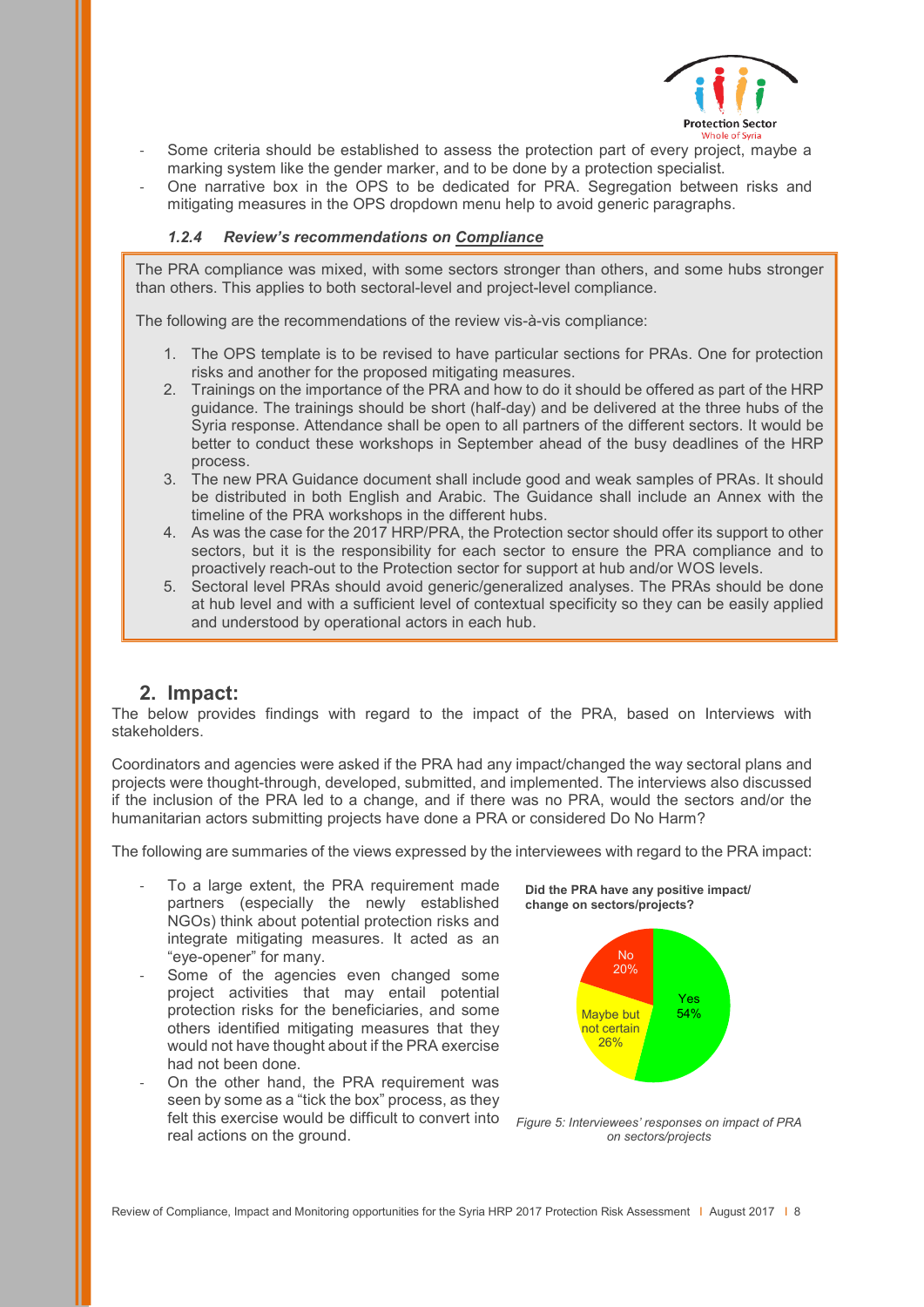

- Some noted that projects usually consider Do No Harm. They stated that projects in the OPS are concept notes. If donors approve the concepts, they will ask for proper proposals which normally include Do No Harm.
- With no efficient follow-up, reviewing and monitoring, PRA could be just another routine task of the HRP.

#### <span id="page-8-0"></span>**2.1 Interviewees' recommendations for improvements**

- The PRA matrix, as well as the PRA sections in all projects should be assessed at the mid-year review. This review process should be supported by the respective sector coordinators, and if asked by the sectors - protection specialists on the ground should be available to explain, help, assess and guide the implementers of the projects, not only the drafters, all year long.
- To keep the discussion alive about the importance of PRA and to catch up with the fast changing protection risks in different hubs, PRA should be included and discussed in each individual sector meetings' agenda at least twice a year.
- SSG should encourage donors who do not already do so to integrate PRA and DNH as a requirement for funding requests (i.e. proposals submitted to donors directly). They may also include PRA in the projects' indicators as well as in the monitoring and evaluation process. Therefore, the PRA matrix should be forwarded to donors and they should use it or something like it to a similar end.
- "Protection analysis" data should be available to donors and agencies on the ground.
- Protection analysis should be part of briefings and conflict overviews during regular meetings at all levels (e.g. WOS/Hub, technical and HCT). The provision of protection analysis to coordinators and members should support the humanitarian actors to better measure (and adjust if necessary) their PRA and related impact. For example, protection monitoring reports should be shared with all actors regularly.
- Do No Harm should be promoted among all actors not only projects planners but also the local authorities. The latter's capacity should be strengthened by their engagement in the PRA orientation/training of the next HRP, as well as in the participation to regular induction sessions about protection.
- PRAs should be required elements not only for the HRP, but also for other interventions such as micro-plans, sectoral and inter-sectoral response plans, and so on.

## <span id="page-8-1"></span>**2.2 Review's general findings and recommendations on PRA impact**

The PRA step in the HRP did have a positive impact. Most Projects had PRAs, and through the consideration of these PRAs, projects were adjusted if a mitigating measure could not be identified and/or an unacceptable level of risk was found. However, there remains room for improvement.

The overarching recommendation of the review is therefore that the PRA should be integrated into the HRP 2018 (and any related documents going forward). In addition, the specific recommendations of interviewees, as listed above in section 2.1, are also endorsed. This is with the acknowledgement that the responsibility for completing the PRAs and ensuring compliance at sectoral and project level rests with the respective sector coordinators. While the Protection sector should be available to provide support, understanding and completing the PRA must be part of the core functions of the coordinator of any sector.

# **3. Monitoring of the PRAs and risks**

<span id="page-8-2"></span>The PRA of the Syria HRP 2017 did not aim (and never had the means/resources) to monitor and assess if the PRAs were adhered to. The challenges for simple project monitoring in the Syria context are extremely complex, and PRA monitoring would be even more so. As part of this review, however, coordinators and project submitters were asked whether protection risks (which were highlighted in the PRAs) have arisen. How were they dealt with? Have the mitigating measures and any monitoring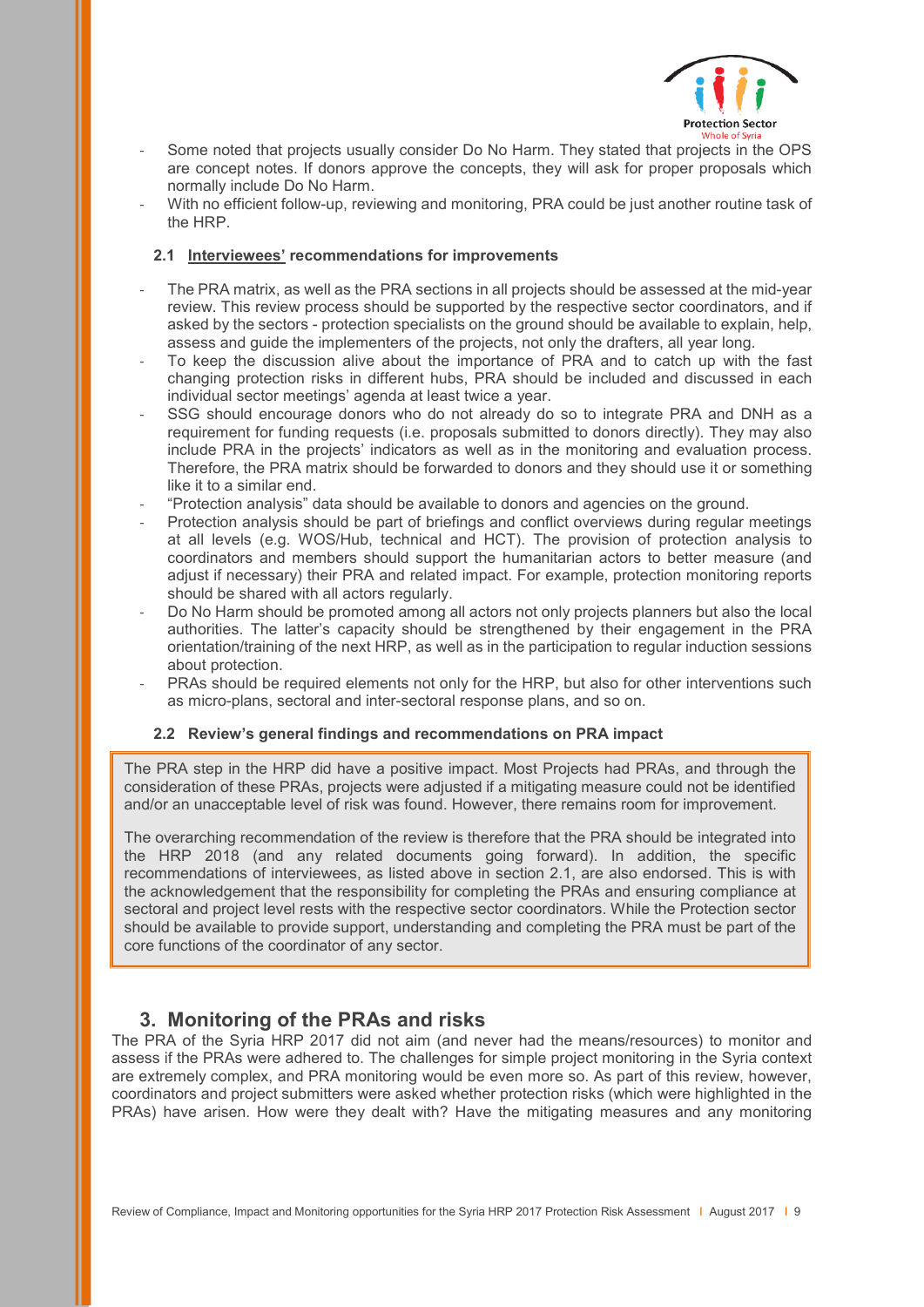

systems been put in practice (e.g. AAP mechanisms<sup>5</sup>) and if so with what results? If not, are these monitoring systems something we should try to put in place, would we be able to respond if so and are there risks associated with doing so?

In response, the interviewees almost all stated that there is no mechanism on the sectors' level to review or monitor the protection risks or the mitigating measures which were highlighted in each sector's matrix. Some agencies have complaints mechanisms/feedback boxes at distribution sites. Some organizations also monitor through regular meetings with programme officers and reviewing reports. In addition, some have community-based complaints mechanisms. In general, monitoring (not only of protection risks and mitigation, but in general) remains one of the hardest activities to do effectively and efficiently in the context of Syria – where remote management and/or access challenges are the norm.

#### <span id="page-9-0"></span>**3.1 Interviewees' recommendations for improvements in relation to monitoring**

- There are some operational monitoring mechanisms in place, such as: Post Distribution Monitoring (PDM) or the Periodic Monitoring review (PMR) which can include some protection considerations in the next round. Protection specialists should advise on how to include protection into the existing monitoring mechanisms.
- PRAs should be integrated in projects and with dedicated indicators.
- Monitoring needs to be downstream with project owners; it would be good to build the capacity of the project owners to monitor/provide them with tools. More resources are needed to do monitoring and evaluation.
- Third party monitoring would be great, not to solely identify mistakes but to monitor also risks and check if mitigating measures are in place.

#### <span id="page-9-1"></span>**3.2 Review's findings and recommendations on monitoring**

The PRA monitoring is something the PRA never set out to do. The review's position is this should be done by project implementers and systems supported by the sectors. Nevertheless, the review does recommend that:

- Sectors consider integrating questions and risks related to their respective PRAs into their existing monitoring mechanisms, e.g. PDM.
- In a review of the AAP-related mechanisms, overseen and championed by the humanitarian leadership, they should also cross-reference the PRA matrices to determine to what degree AAP mechanisms are and are not looking at issues raised in the PRA.
- Continue to promote the strengthening of local partner capacity to carry out meaningful monitoring.

# **4. Donor discussions**

-

<span id="page-9-2"></span>The below is a summary of discussions with two donors, noting that requests for donor interviews for this review were made to six major donors. The discussions linked to their views on the PRA, whether or not a PRA-like mechanism already is required by them, and their recommendations in taking the PRA forward.

- Donors usually have their own humanitarian protection policy with an emphasis on protection risks, and they use different terms like protection risks, centrality of protection, and protection mainstreaming to reflect their commitment to the Do No Harm Principle.
- Those interviewed were very supportive of the PRA process which they believe was quite consultative and they see the matrix as an achievement and good tool on the sector level. Protection sector should continue these efforts of support to other sectors in this regard.
- In their view, the PRA reflects good programming practice. On the other hand, it is very hard to monitor this process. In order to convince partners to use PRA, they have to see the positive

<span id="page-9-3"></span>[<sup>5</sup>https://interagencystandingcommittee.org/system/files/legacy\\_files/TOOLS%20to%20assist%20in%20implementing%20the%2](https://interagencystandingcommittee.org/system/files/legacy_files/TOOLS%20to%20assist%20in%20implementing%20the%20IASC%20AAP%20Commitments.pdf) [0IASC%20AAP%20Commitments.pdf](https://interagencystandingcommittee.org/system/files/legacy_files/TOOLS%20to%20assist%20in%20implementing%20the%20IASC%20AAP%20Commitments.pdf)

Review of Compliance, Impact and Monitoring opportunities for the Syria HRP 2017 Protection Risk Assessment | August 2017 | 10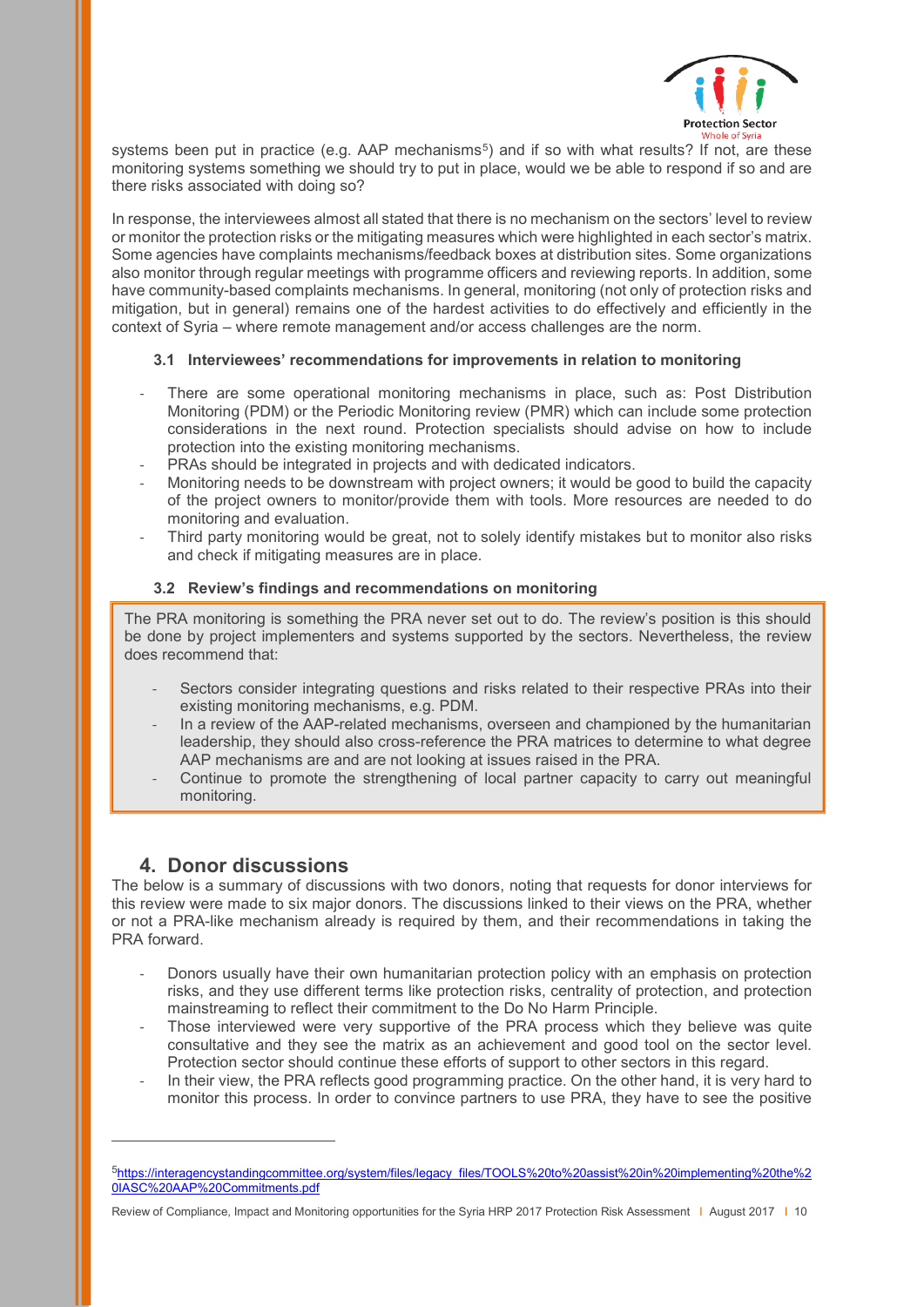

impact of the process. The impact of the PRA process could be better established by talking to sample of beneficiaries in different locations.

- Training on PRA would be crucial for the implementation of the process, especially if it is contextualized per each hub.
- While the donors interviewed encourage the projects they are funding to be part of the HRP or "the coordination bodies in general," they also can fund projects outside the HRP.

# **5. Summary of the interviews' minority views**

<span id="page-10-0"></span>The following are views expressed by a small number of the participants, which the review feels helpful to share and/or obliged in the spirit of transparency. These were recommendations/views which were not adopted as part of the main findings due to the small number of persons expressing this, and/or the impracticability of applying these to the PRA for the HRP. Some are, nevertheless, helpful ideas to apply in the future and/or beyond this review.

- PRA should not be mandatory. "Agencies should be convinced of including a PRA otherwise it would be useless." "It was the understanding at the HRP workshop that PRA will not be another burden."
- Protection analysis should be deepened in each sector strategy, possibly in the form of dedicating a chapter on comprehensive protection strategy. Such a chapter shall include up-todate protection analysis and surveys, for example on vulnerable groups in a specific geographical area. It should not be only protection and human rights driven but also evidence based. This analysis should be translated into clear indicators in quantitative and qualitative manners. This specification of targets is itself a protection strategy. Projects submitted under the sector framework should clearly indicate which of these specific targets have been taken on by those particular projects. That would be more practical than an addition of PRA.
- Application of a protection marker guided by the framework that the sector developed. But questions remain, who does the marker: 1) self-assessment, 2) the sector (peer review from other partners in the sector), or 3) a third party?

## **6. Conclusion and summary of key recommendations**

<span id="page-10-1"></span>The review concludes that the PRA was a worthwhile exercise and despite some challenges, it did make a positive difference in the response. The Do No Harm imperative is the responsibility of all sectors and humanitarian actors, and the PRA is a tool which facilitates addressing this imperative across the board.

**The PRA should, therefore, continue as a practice in the next HRP. The practice should also be applied (with appropriate adjustments) to other response efforts such as the development of inter-sector response plans.**

Despite the achievements, improvements can be made particularly to the process of rolling-out the PRA guidance. Challenges should have been expected considering this was the first time the PRA was rolled out, and it was done relatively late in the planning cycle process. In this respect, the PRA compliance and impact were a success. **With the adjustments to the process as detailed in the recommendations below, the process should be smoother and more compliant and impactful.**

The Review, however, reiterates that the PRA serves as a tool to support the sectors and project implementers do what they must (regardless of the PRA's existence), that is comply with the Do No Harm imperative. The Protection Sector can remain guardians of guidance and advice, but it is not the sector's responsibility to ensure a PRA. The PRA exercise must not become a "tick-the-box" exercise. It should therefore remain light and flexible, so that it can be adjusted by sectors and actors to meet their needs. It should also be required only if there is no other source of evidence which demonstrates efforts are made by sectors and by all humanitarian actors to Do No Harm.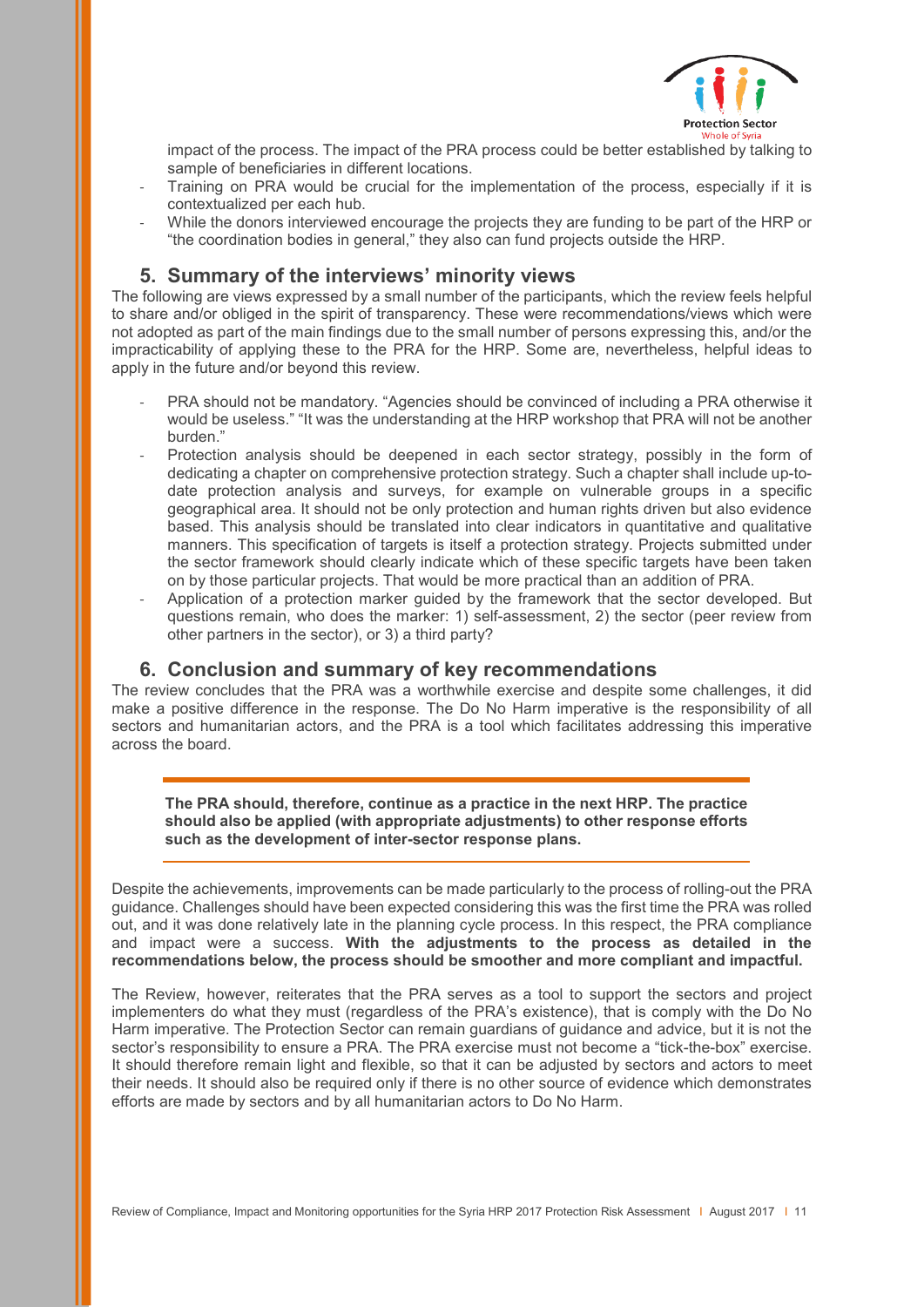

 $\overline{a}$ For ease of reference, the Review's recommendations are repeated below:

#### <span id="page-11-0"></span>**6.1 On compliance:**

- *1. The OPS template is to be revised to have particular sections for PRAs. One for protection risks and another for the proposed mitigating measures.*
- *2. Trainings on the importance of the PRA and how to do it should be offered as part of the HRP guidance. The trainings should be short (half-day) and be delivered at the three hubs of the Syria response. Attendance shall be open to all partners of the different sectors. It would be better to conduct these workshops in September ahead of the busy deadlines of the HRP process.*
- *3. The new PRA Guidance document shall include good and weak samples of PRAs. It should be distributed in both English and Arabic. The Guidance shall include an Annex with the timeline of the PRA workshops in the different hubs.*
- *4. As was the case for the 2017 HRP/PRA, the Protection sector should offer its support to other sectors, but it is the responsibility for each sector to ensure the PRA compliance and to proactively reach-out to the Protection sector for support at hub and/or WOS levels.*
- *5. Sectoral level PRAs should avoid generic/generalized analyses. The PRAs should be done at hub level and with a sufficient level of contextual specificity so they can be easily applied and understood by operational actors in each hub.*

#### <span id="page-11-1"></span>**6.2 On impact:**

- *1. The overarching recommendation is that the PRA should be integrated into the HRP 2018 (and any related documents going forward).*
- *2. The PRA matrix, as well as the PRA sections in all projects should be assessed at the midyear review. This review process should be supported by the respective sector coordinators, and if asked by the sectors - protection specialists on the ground should be available to explain, help, assess and guide the implementers of the projects not only the drafters all year long.*
- *3. To keep the discussion alive about the importance of PRA and to catch up with the fast changing protection risks in different hubs, PRA should be included and discussed in each individual sector meetings' agenda at least twice a year.*
- *4. SSG should encourage donors who do not already do so, to integrate PRA and DNH as a requirement for funding requests (i.e. proposals submitted to donors directly). They may also include PRA in the projects indicators as well as in the monitoring and evaluation process. Therefore, the PRA matrix should be forwarded to donors and they should use it or something like it to a similar end.*
- *5. "Protection analysis" data should be available to donors and agencies on the ground.*
- *6. Protection analysis should be part of briefings and conflict overviews during regular meetings at all levels (e.g. WOS/Hub, technical and HCT). The provision of protection analysis to coordinators and members should support the humanitarian actors to better measure (and adjust if necessary) their PRA and related impact. For example, protection monitoring reports should be shared with all actors regularly.*
- *7. Do No Harm should be promoted among all actors not only projects planners but also the local authorities. The latter's capacity should be strengthened by their engagement in the PRA orientation/training of the next HRP, as well as in the participation to regular induction sessions about protection.*
- *8. PRAs should be required elements not only for the HRP, but also for other interventions such as micro-plans, sectoral and inter-sectoral response plans, and so on.*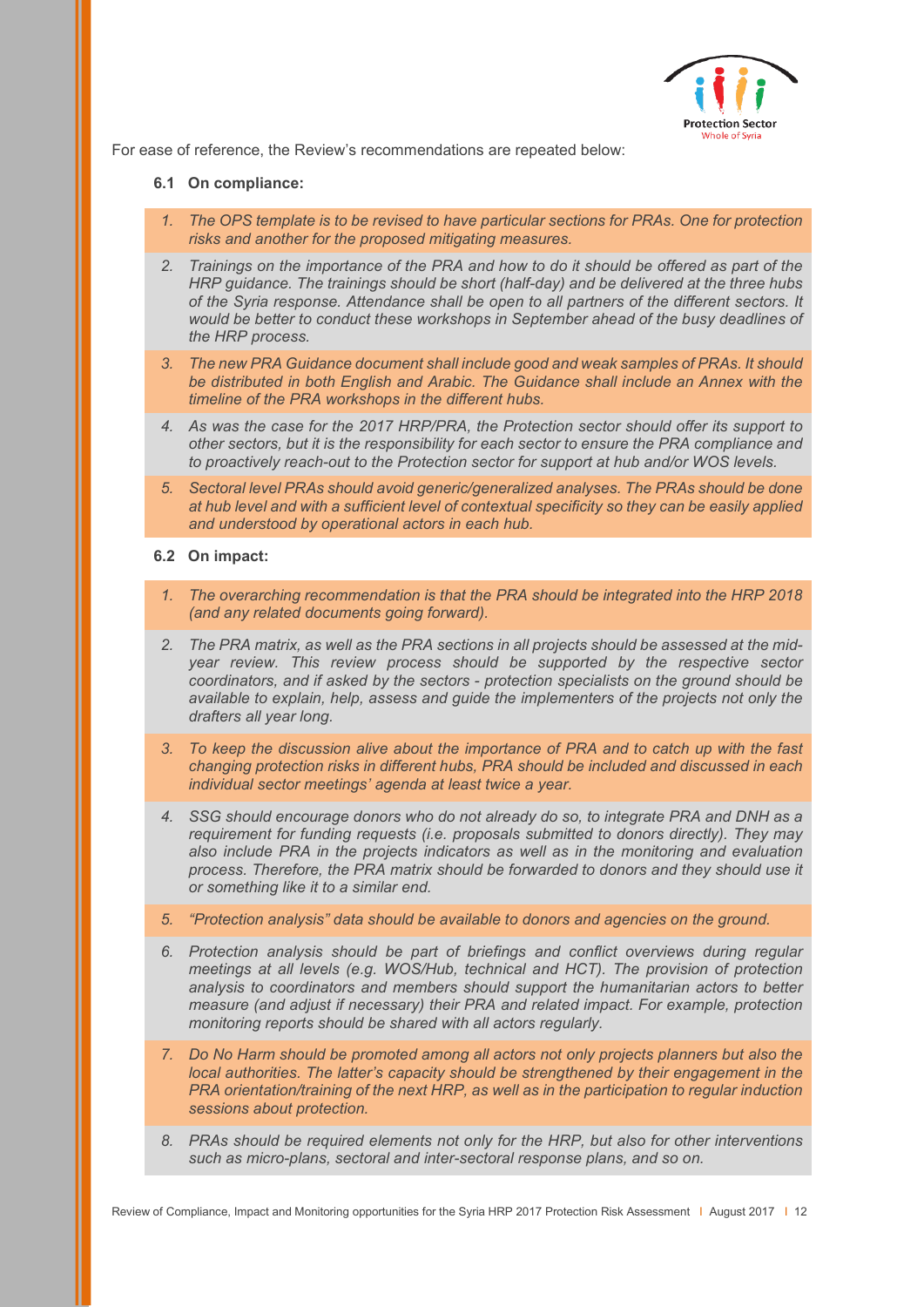

### <span id="page-12-0"></span>**6.3 On monitoring:**

- *1. Sectors consider integrating questions and risks related to their respective PRAs into their existing monitoring mechanisms, e.g. PDM.*
- *2. In a review of the AAP-related mechanisms, overseen and championed by the humanitarian leadership, they should also cross-reference the PRA matrices to determine to what degree AAP mechanisms are and are not looking at issues raised in the PRA.*
- *3. Continue to promote the strengthening of local partner capacity to carry out meaningful monitoring.*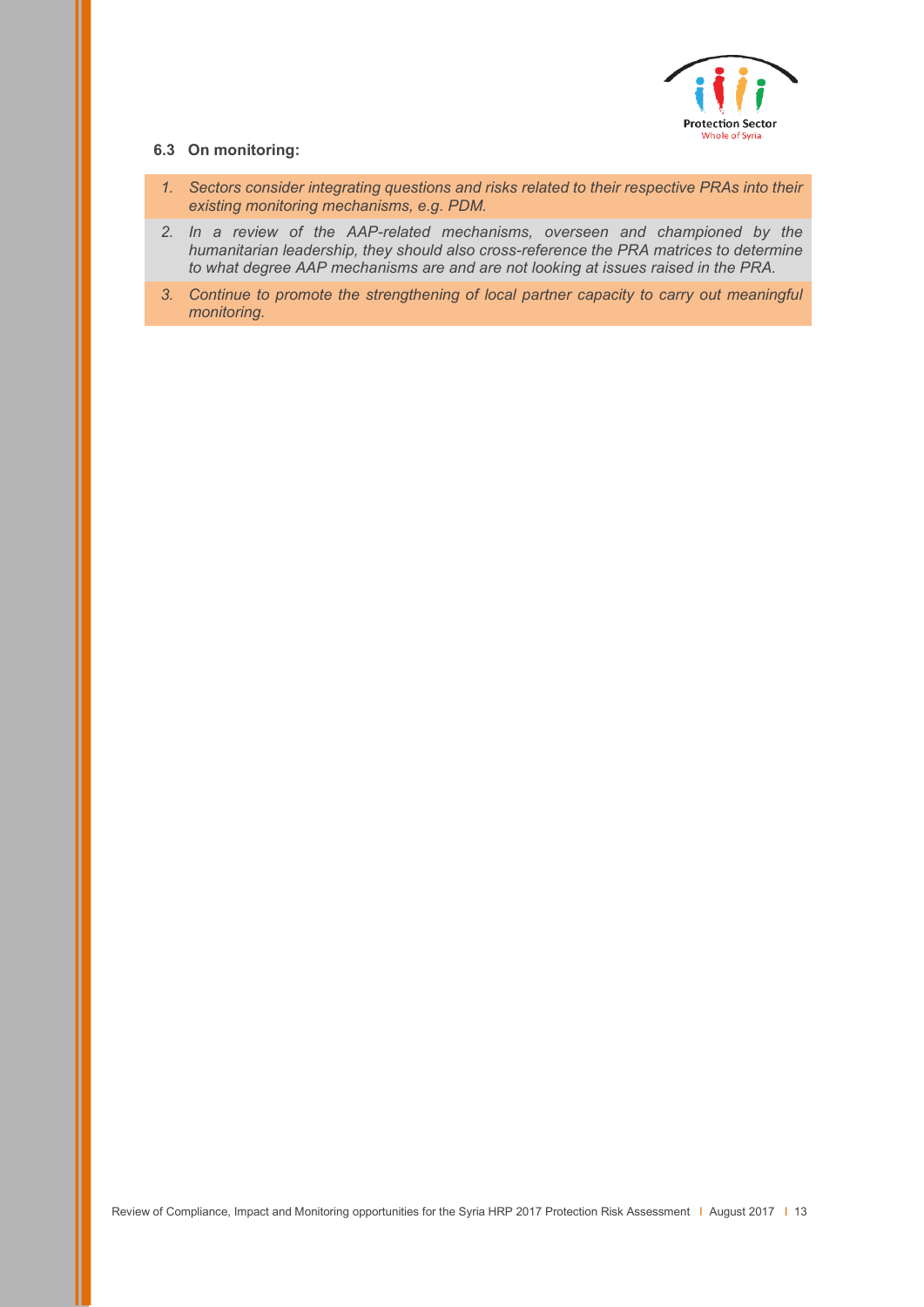

| <b>Whole of Syria</b> | <b>Syria Hub</b>   | <b>Turkey Hub</b>   | <b>Jordan Hub</b>  |
|-----------------------|--------------------|---------------------|--------------------|
| 1-Coordination        | 9-Early Recovery & | 16-CCCM             | 24-Education       |
| 2-Early Recovery &    | Livelihood         | 17-Coordination     | 25-Food Security & |
| Livelihood            | 10-Education       | 18-Early Recovery & | Agriculture        |
| 3-Education           | 11-Food Security & | Livelihood          | 26-Protection      |
| 4-Food Security &     | Agriculture        | 19-Education        | 27-Shelter/NFI     |
| Agriculture           | 12-Logistics       | 20-Health           |                    |
| 5-Health              | $13-NFI$           | 21-Logistics        |                    |
| 6-Protection          | 14-Protection      | 22-Shelter/NFI      |                    |
| 7-Shelter/NFI         | 15-Protection GBV  | 23-WASH             |                    |
| 8-WASH                |                    |                     |                    |

# <span id="page-13-0"></span>**ANNEX 1: List of the Sector leads, Agencies and Donors interviewed for this review**

| <b>UN Organizations</b>                                       | <b>Donors</b>                         | <b>NGOs</b>                                                                                                                                       |
|---------------------------------------------------------------|---------------------------------------|---------------------------------------------------------------------------------------------------------------------------------------------------|
| 28-IOM<br>29-UNDP<br>30-UNRWA<br>31-WFP<br>32-WHO<br>33-UNHCR | 34-European<br>Commission<br>35-USAID | *Names of national and<br>international NGOs<br>interviewed are anonymized.<br>A number of the sector<br>coordinators also include<br><b>NGOs</b> |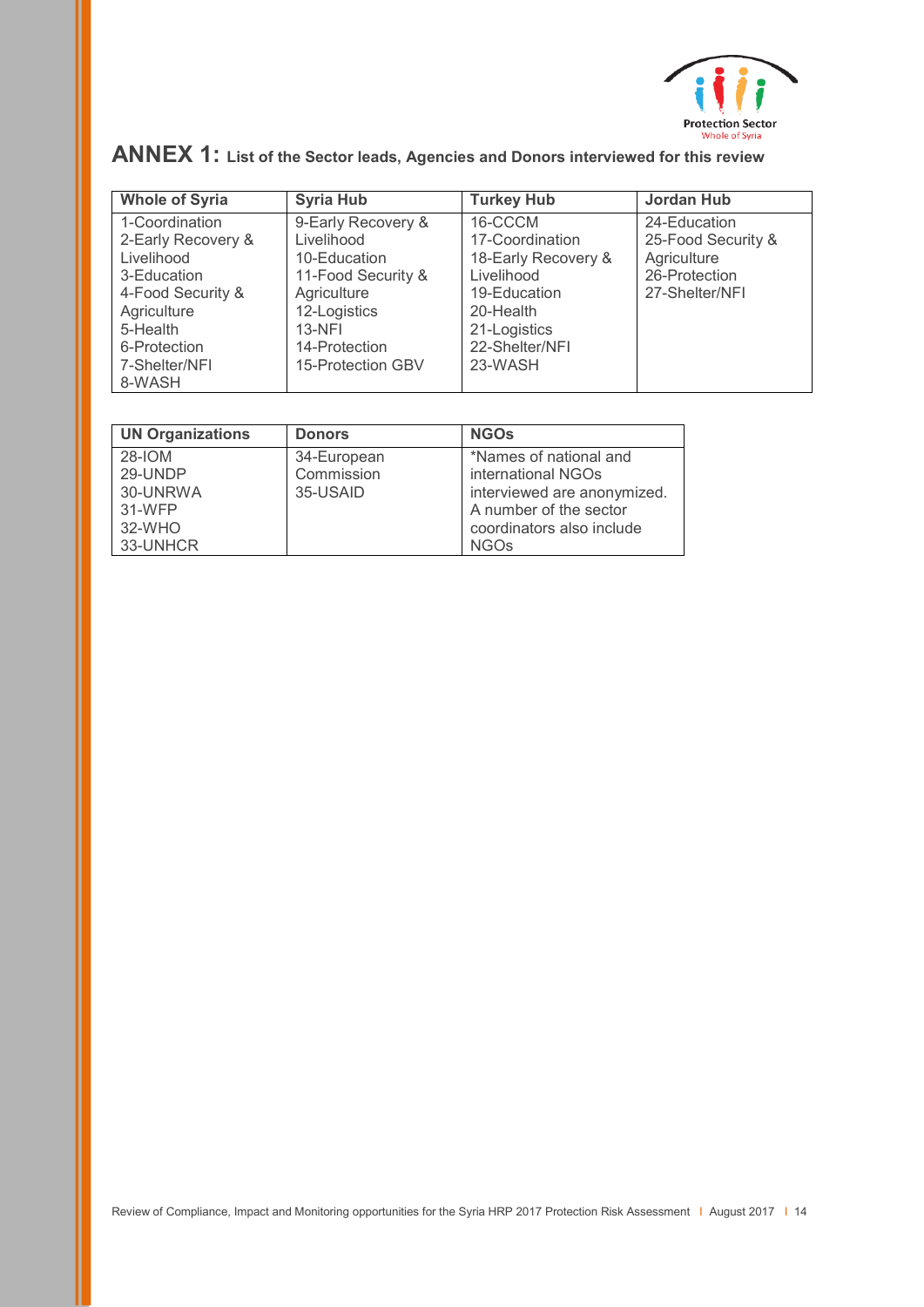

# <span id="page-14-0"></span>**ANNEX 2: Terms of Reference for the Review**

Review of Compliance, Impact and Monitoring opportunities for the Syria HRP 2017 Protection Risk Assessment

## **Background:**

The humanitarian response inside Syria is one of the largest and most complex in the world. The conflict and access situation, combined with diverse programming – often through remote management and cross-border delivery – result in numerous challenges and risks in carrying out activities. While protection mainstreaming efforts by individual actors and through clusters have been made, there remain gaps and concerns: "Communities are highly reliant on assistance, with a dependency on aid reported in 90 per cent of surveyed sub-districts. There are physical safety and security issues at distributions due to targeted attacks, the risk of sexual exploitation, and the potential for inter-communal violence and tensions between IDPs and host communities. The perception that assistance is discriminatory often contributes to these protection issues."

In 2017, the Whole of Syria protection sector proposed a shift from a "mainstreaming" approach to a strategy that promotes and supports "do no harm" programming across the response, and increases opportunities for a multi-sectoral approach to addressing protection threats and risks experienced by affected communities.

As a step to achieve the above, all sectors/clusters were required to carry out sectoral-level Protection Risk Assessments/Analyses ("PRA") for the 2017 HRP. At the project level, all organizations submitting HRP projects were required to demonstrate evidence of how they reflected upon and ensured efforts to Do-No-Harm. Each HRP project was required to include a brief paragraph in its narrative highlighting any key protection risks and mitigating measures needed/planned in implementing their specific project.

The PRA aimed to be *mandatory* for all actors involved in the HRP/humanitarian response, but also *light* in terms of process. At a minimum, it aimed to require all sectors to have a collective view on the potential protection risks of their strategy/activities ("what could do harm?") and how they could mitigate those risks. It also aimed to ensure that all humanitarian actors delivering assistance had a part of this sectoral view, and also dedicated time to think through in their own programming – what are the risks and would could we do to mitigate them. While many agencies/actors were already doing this, there was no requirement, *per se*, and no overarching view or guidance. The PRA was a step to resolve this, while acknowledging its limitations, i.e. that the PRA alone would not address the risks, but the process of doing it could lead to agencies more responsibly ensuring a do no harm approach..

## **Objectives of the review:**

The review should provide the following:

- **Compliance**: All sectors and HRP submissions were required to complete PRAs. The review should provide the compliance rates, per sector. It should also analyse the content as to whether or not the PRAs completed were thoughtfully done (in terms of process and consultations amongst coordinators/hubs and most importantly amongst actors. This includes whether analysis was done at WOS or hub level, and respective pros/cons). Did coordinators, in their project review, check for compliance and send projects back for review/revision if no (or a poor quality) PRA was included? If there were faults or gaps, what were the causes and what recommendations are there to improve it (ranging from guidance, training, senior-level messaging, translations, tools such as OPS, etc.)
- **Impact:** Did this have any impact/change on the way sectoral plans and projects were thought through, developed, submitted, and implemented? Did the inclusion of the PRA lead to a change? If there was no PRA, would the sectors and/or the humanitarian actors submitting projects have done a PRA or considered DNH? If yes, how?
- **Monitoring**: While we do not have the resources to comprehensively assess if the PRAs (in sectors and projects) were adhered to; we can anecdotally survey (through interviews) whether protection risks (which were highlighted in the PRAs) have arisen. How were they dealt with? Have the mitigating measures and any monitoring systems been put in practice (e.g. AAP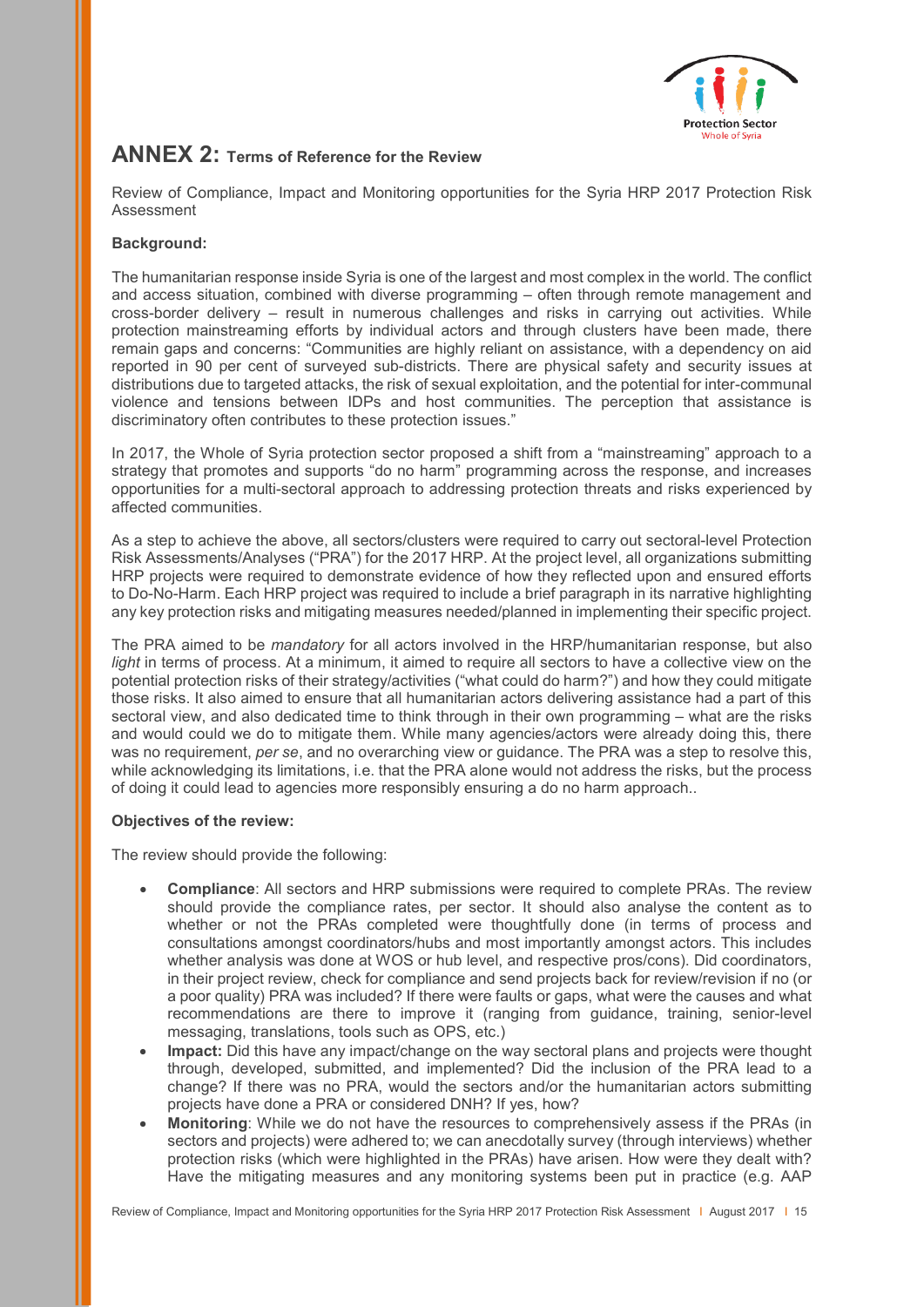

mechanisms2) and if so with what results? If not, are these monitoring systems something we should try to put in place, would we be able to respond if so and are there risks associated?

#### **Deliverable:**

As a result of this review, a report will be delivered detailing findings on the three key areas, as well as recommendations for how the PRA and related tools (e.g. matrix, inclusion in projects through OPS, trainings, guidance, etc.) can be improved.

### **Approach/Required elements:**

The review lead will have to:

a. Review all relevant documentation (including guidance, HRP, sectoral PRA matrices, OPS project submissions)

b. Prepare interview questions and lists, and carry out interviews with:

- i. A representative sample of different sector coordinators (hub and WOS)
- ii. OCHA leads involved in the HRP
- iii. A representative sample of UN agencies, INGOs, and Syrian NGOs which submitted projects on OPS.
- iv. Select group of donors.
- c. Travel to all hubs for the above meetings.

d. Prepare draft report for review and consideration by sector leads at WOS and hub levels as well as OCHA.

#### **Timeline:**

The review must be ready in sufficient time for recommendations to be incorporated into the HPC 2018 process (e.g. updates to OPS, inclusion in guidance, etc.). This deadline is being confirmed with OCHA Geneva, but a first draft of the report should be available by 31 May. The final report by 15 June.

#### **Reporting line:**

The review will be done under the supervision of the Whole of Syria Protection Cluster coordinator, and with close consultation with OCHA and select volunteers from amongst other clusters and hubs.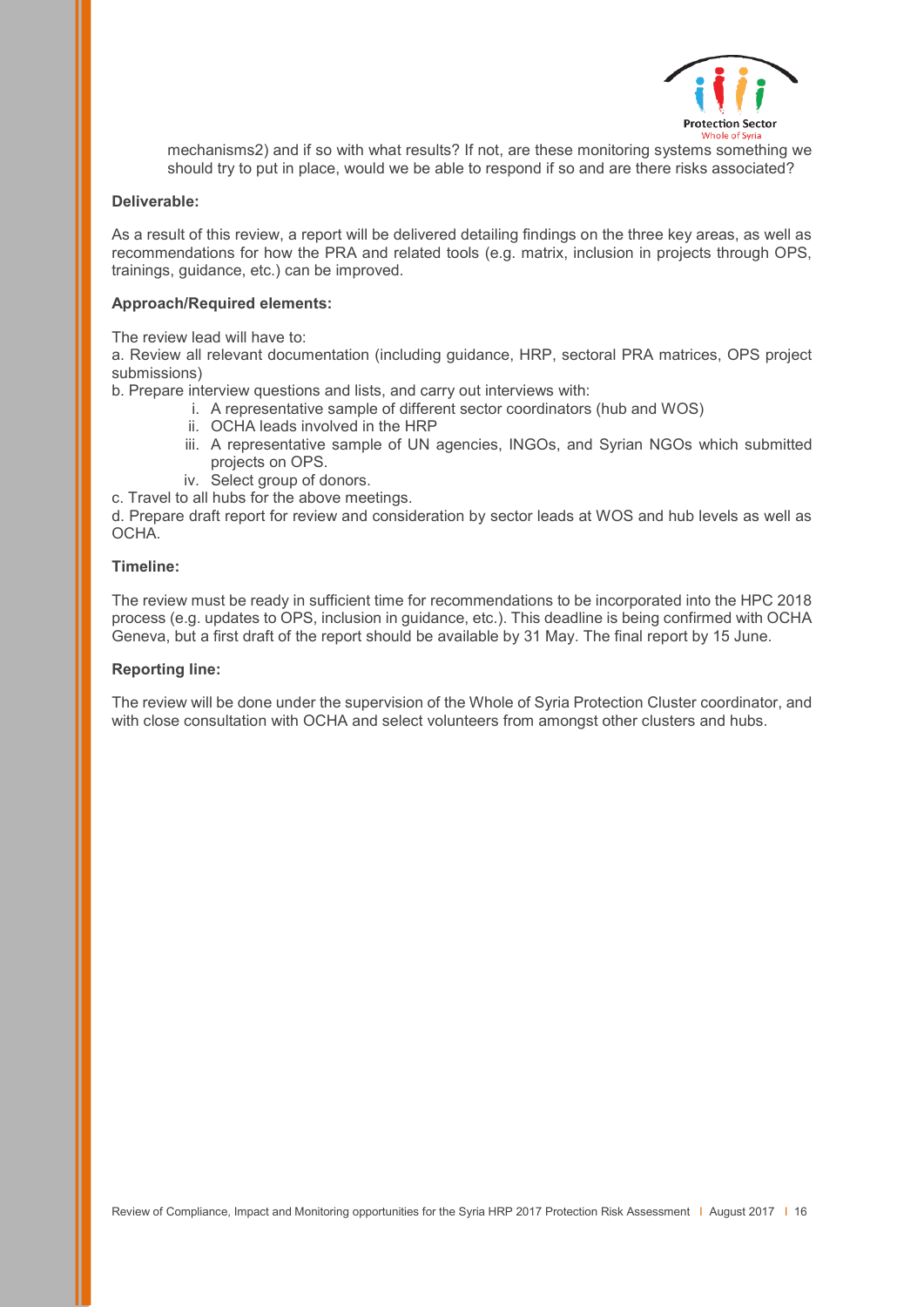

# <span id="page-16-0"></span>**ANNEX 3: Guidance Issued on Protection Risk Assessment/Analysis for HRP 2017**

*"We are aware that attempts to provide humanitarian assistance may sometimes have unintended adverse effects. In collaboration with affected communities and authorities, we aim to minimise any negative effects of humanitarian action on the local community or on the environment. With respect to armed conflict, we recognise that the way in which humanitarian assistance is provided may potentially render civilians more vulnerable to attack, or may on occasion bring unintended advantage to one or more of the parties to the conflict. We are committed to minimising any such adverse effects..." –The Humanitarian Charter (Sphere Handbook)*

This note provides guidance to all sectors/clusters to carry out (sectoral-level) and support (project-level) Protection Risk<sup>[6](#page-16-1)</sup> Assessments/Analyses for the 2017 HRP as agreed during the HPC workshop in September 2016. To recall those discussions, making best efforts to avoid doing harm is an **Imperative**. It is each individual sectors' (and in turn sector members') **Responsibility** to make every effort to address this imperative. The protection risk analysis is a tool to support sectors and members in fulfilling their responsibility and provides an **Evidence** base that we have made efforts to not do harm.

## **Expected deliverables:**

- 1. **Sectoral level**: Each sector will ensure a Do No Harm and Protection Risk Analysis as part of its Sectoral Strategy development. Each sector should, at minimum:
	- a. Identify potential protection risks that may arise from the implementation of your sector strategy **(at HRP activity level)**.
	- b. Detail mitigating measures for these risks.
	- c. Identify existing/required resources for mitigating and monitoring these risks in 2017.

\*\*DELIVERABLE 1a: Hub-level sectoral protection risk analysis matrix completed (by hubs with cluster members) by or before 16 October and shared with respective WOS Sector Coordinators and cluster members.

\*\*DELIVERABLE 1b: WOS Sector Coordinators submit consolidated (from all hubs) protection risk analysis matrix and relevant paragraph (to be inserted into the HRP sector chapter) to OCHA and to WOS Protection (hepps@unhcr.org) by or before 28 October.

2. **Project level:** Organisations submitting HRP projects must demonstrate evidence of how they reflected upon and ensured efforts to Do-No-Harm. Each project will be required to include a brief paragraph in its narrative (in the "Activities" box in OPS) highlighting any key protection risks and mitigating measures needed/planned in implementing their specific project.

\*\*DELIVERABLE 2: All projects uploaded to OPS include paragraph related to protection risks and mitigating measures in relation to the specific project submission.

#### **Process (in chronological order):**

-

- 1. This guidance is circulated to and read by all hub-level cluster/sector coordinators and members (timing: ASAP).
- 2. Hub-level: **Protection coordinators** present the concept for Protection Risk Analysis at the inter-sector/inter-cluster meetings **(timing: first week of October),** answering all process and substantive questions so cluster/sector coordinators are able to roll this out within their hubs/sectors. This should require a maximum one hour agenda item at hub inter-cluster/sector meeting.
- 3. **Sector/Cluster coordinators, with members,** facilitate hub-level Protection Risk Analysis (at Activity Level) for their Sector Response Plan. This would likely be done during a hub-level sectoral meeting[7](#page-16-2) using the tool provided by WOS Protection Sector. **(Timing: as soon as sector plan "Activities" are agreed, no later than 16 October).** The purpose of this process is: a) to ensure each sector plan at hub level (i.e. as close to operations as possible) has

<span id="page-16-1"></span><sup>&</sup>lt;sup>6</sup> This analysis is concerned with risks that have a direct impact on the person in need. While relevant to the response generally, this analysis is not concerned with compliance/financial-related (e.g. procurement) risks.

<span id="page-16-2"></span><sup>7</sup> If the sector is doing WOS-wide meetings on the sector plans it can be done during these meetings, however, it is essential the meeting is attended by cluster members (i.e. implementing agencies) and not just coordinators.

Review of Compliance, Impact and Monitoring opportunities for the Syria HRP 2017 Protection Risk Assessment | August 2017 | 17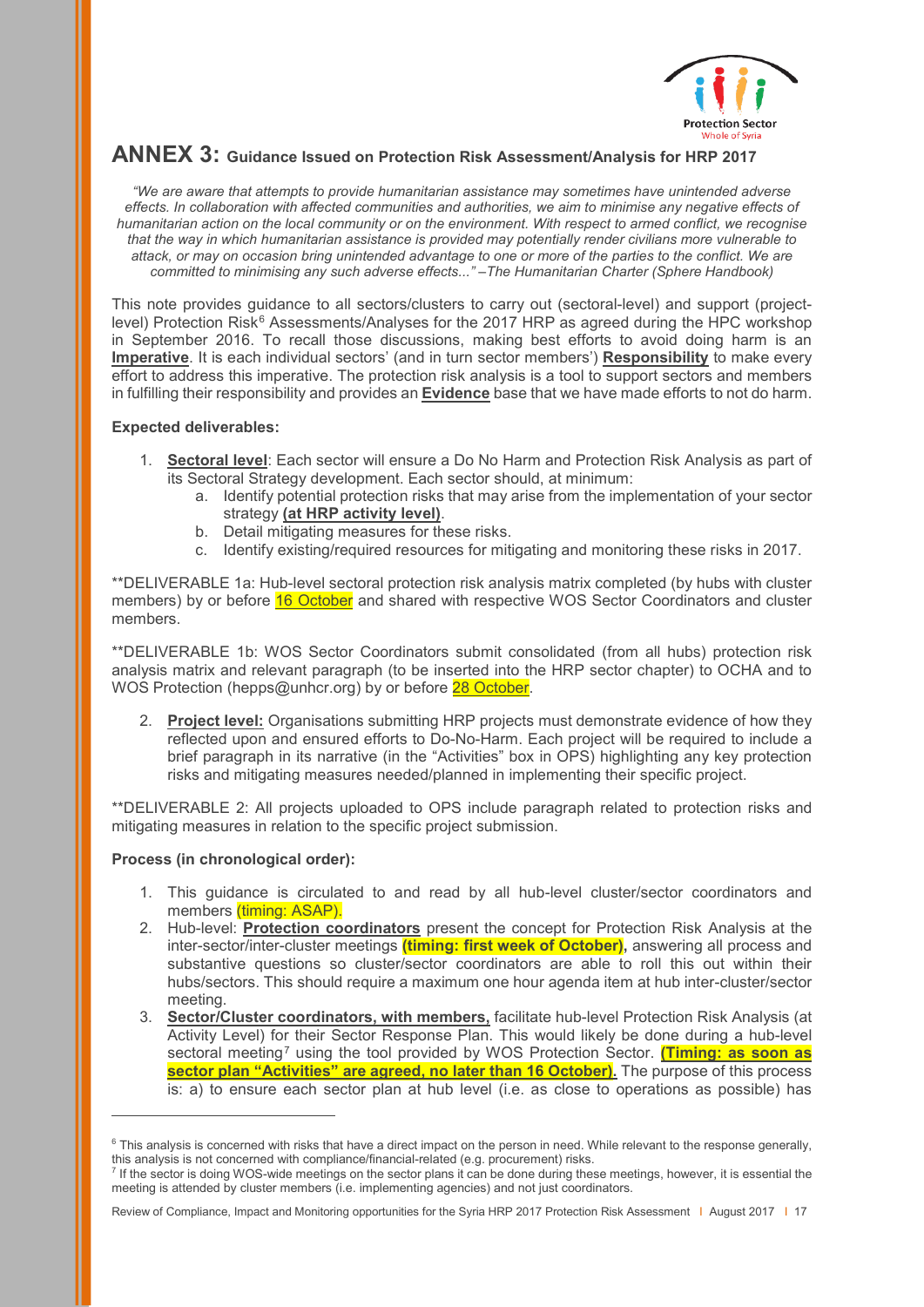

considered the Do-No-Harm principle and protection risks and adjusted as necessary, and; b) to demonstrate the concept to members (i.e. implementers) so they understand it and can do a similar (albeit lighter and more specific) analysis for their individual projects. Depending on the complexity of the sector plan and number of partners, a 1-3 hour session with partners is required (i.e. it is expected each cluster/sector will organise its own meeting in the context of rolling-out HRP guidance, and this can be a stand-alone session or one of the agenda items). Depending on timing and availability, Protection sector colleagues can attend at a sector's/cluster's request.

- 4. Results of number 3 (i.e. completed sectoral-level protection risk analysis table) should be shared by **hub sector coordinators** with members and with their WOS coordinators **(timing: no later than 16 October)**.
- 5. **Sector/Cluster members submitting HRP projects** should ensure the essential protection risk questions are considered and include a relevant paragraph in project submissions (as per this guidance). **(Timing: in line with OPS project submission deadlines)**.
- 6. **WOS Sector Coordinators** consolidate hub-level analyses and submit to OCHA and WOS Protection (hepps@unhcr.org). **(Timing: no later than 28 October)**.
- 7. **WOS Sector Coordinators** complete paragraphs related to Protection Risk Analysis (to be inserted in HRP sector plan chapters) and submit to OCHA and WOS Protection (hepps@unhcr.org). **(Timing: no later than 28 October)**.
- 8. **All Coordinators**, during project review, should ensure the relevant text is included and coherently presented in each project submission. **(Timing: in line with project review deadlines)**.
- 9. Following HRP completion, **Protection sector** will consult other coordinators to take stock of this effort, including its content, impact, and any follow-up necessary. **(Timing: after HRP process)**.

## **Substance – The Analysis:**

The recommended tool for the **sectoral level analysis** is the below table (including guiding questions and an example).

| <b>Activity</b>                                                   | <b>Protection</b><br><b>Risk/Threat</b>                                                                                                                   | Likelihood                                                          | Impact                                                                                                          | <b>Mitigating Measure</b>                                                                                                                                                                                                     | <b>Monitoring</b>                                                                                                                                              | <b>Resources</b><br><b>Required</b>                                                                                                            | Acceptabl<br>e Level of<br><b>Risk</b>                                                        |
|-------------------------------------------------------------------|-----------------------------------------------------------------------------------------------------------------------------------------------------------|---------------------------------------------------------------------|-----------------------------------------------------------------------------------------------------------------|-------------------------------------------------------------------------------------------------------------------------------------------------------------------------------------------------------------------------------|----------------------------------------------------------------------------------------------------------------------------------------------------------------|------------------------------------------------------------------------------------------------------------------------------------------------|-----------------------------------------------------------------------------------------------|
| List the<br>"Activity"<br>in your<br>Sector<br>Respons<br>e Plan. | What are the<br>key Protection<br>risks<br>beneficiaries or<br>humanitarians<br>may be exposed<br>to through this<br>activity's<br><i>implementation?</i> | What is the<br>likelihood<br>of this risk<br>actually<br>occurring? | What<br>would be<br>the level<br>of impact<br>on<br>beneficiar<br>ies<br>and/or<br>humanita<br>rian<br>workers? | What are ways we<br>could reduce the risk<br>or weaken its impact?                                                                                                                                                            | How can we<br>monitor for this<br>risk?                                                                                                                        | What<br>resources, if<br>any, would be<br>required to<br>mitigate<br>and/or monitor<br>the risk?                                               | Is this an<br>acceptable<br>level of<br>risk? Do<br>we go<br>forward<br>with the<br>activity? |
| <b>Example</b><br>Provision<br>of NFI<br>packages.                | Increased risk of<br>inter-community<br>tension due to<br>varied assistance<br>packages across<br>members                                                 | High                                                                | High                                                                                                            | 1. Agree to minimum<br>assistance package<br>across sector.<br>2. Assess and validate<br>any changes before they<br>occur.<br>3. Identify and exclude<br>from variance any items<br>particularly prone to<br>create tensions. | 1. Include item<br>variance monitoring<br>in M&E.<br>2. Monitor for<br>correlation between<br>assistance varying<br>packages and inter-<br>community tensions. | 1. Human<br>resources to<br>analyse data on<br>assistance<br>variation(s).<br>2. Protection<br>sector<br>assistance<br>during the<br>analysis. | Yes/No                                                                                        |

Prior to carrying out the analysis at sector level, it is recommended that sector coordinators also review the (two page) Sphere Project Guidance on this exercise. These two pages alone, along with your knowledge of the operational and sectoral context, provide sufficient guidance and prompts for carrying out the analysis. The guidance can be found at: **[http://www.spherehandbook.org/en/protection](http://www.spherehandbook.org/en/protection-principle-1-avoid-exposing-people-to-further-harm-as-a-result-of-your-actions/)[principle-1-avoid-exposing-people-to-further-harm-as-a-result-of-your-actions/](http://www.spherehandbook.org/en/protection-principle-1-avoid-exposing-people-to-further-harm-as-a-result-of-your-actions/)**